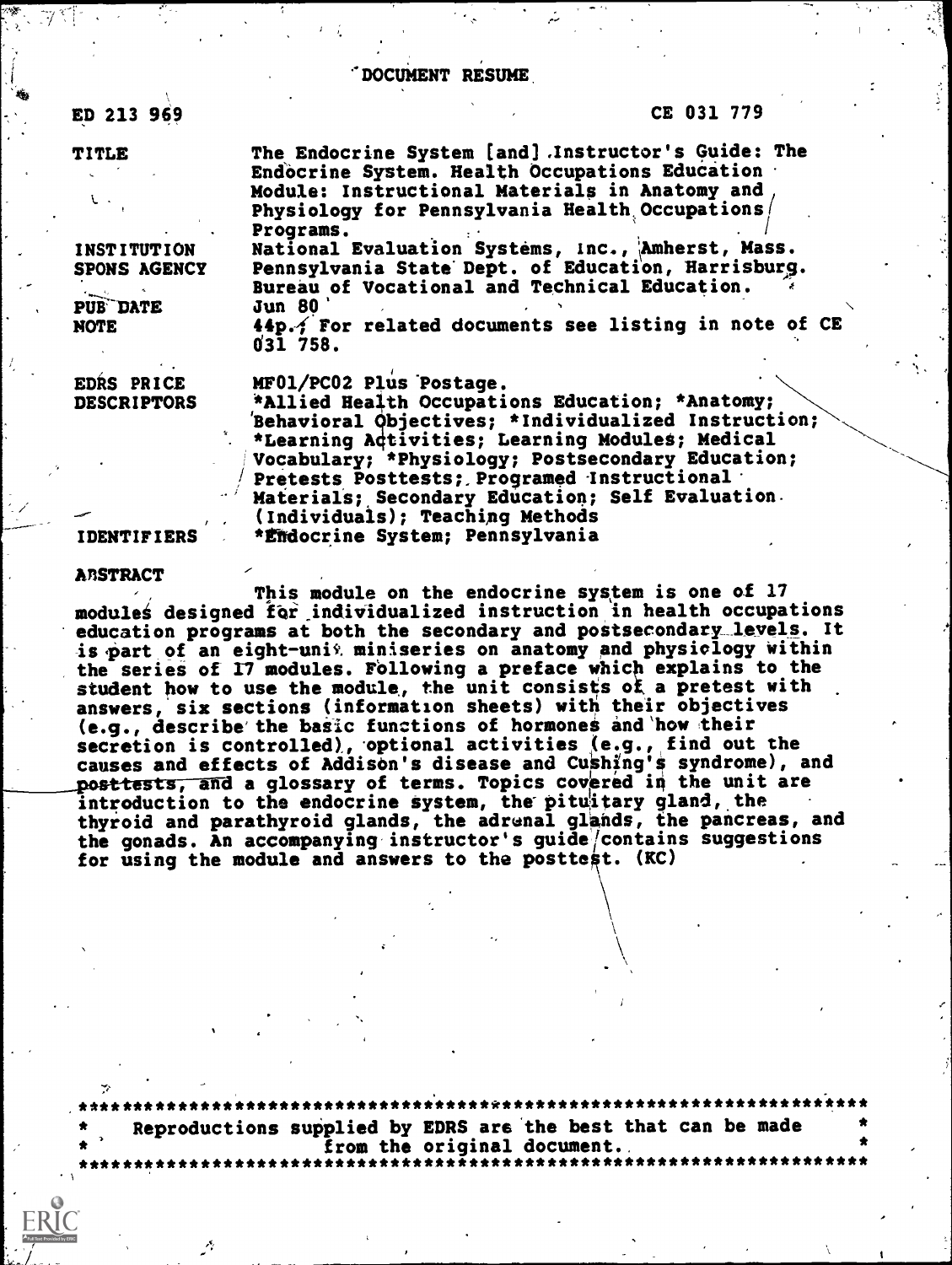

U.S DEPARTMENT OF EDUCATION NATIONAL INSTITUTE OF EDUCATION EDUCATIONAL RESOURCES INFORMATION ENTER 'ERIC,

idocument. has been reproduced as leceived from the person or organization originating it.<br>Minor - hanges

<sup>r</sup> fr.Irror"ti lorrrn made, to improve reproducts c quality

Points of unwisin , pin, ons stated in this docu ment do not necessarly repr isent official NIE position of policy

 $\overline{z}$ 

'PERMISSION TO REPRODUCE THIS MATERIA). HAS BEEN,GRANTED BY

TO THE EDUCATIONAL RESOURCES INFORMATION CENTER (ERIC)."

# THE ENDOCRINE SYSTEM

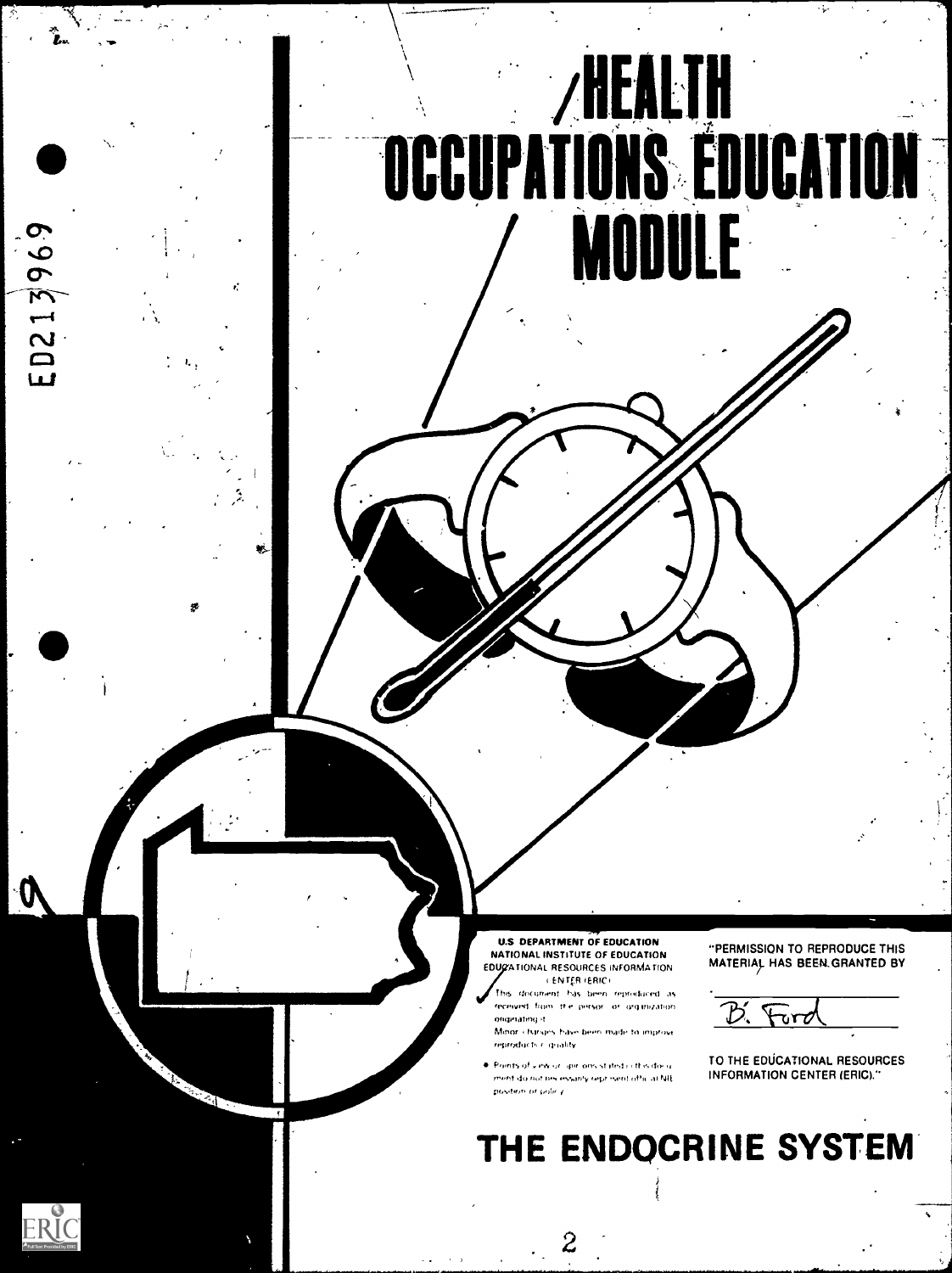Instructional Materials in Anatomy and Physiology for Pennsylvania Health Occupations Programs .--

to a state of the state of the state of the state of the state of the state of the state of the state of the s

## THE ENDOCRINE SYSTEM

/

Prepared for:

Research Coordinating Unit for Vocational Education Pennsylvania Department of Educptibn  $Box\ 911$ Harrisburg, Pennsylvania 17126

Prepared by:

Nni Iona! Evaluation Systems, Inc. 30, Gatehouse Road Amherst, Massachusetts 01002

.......;-=

\ June, 1980

 $3$  ,  $\qquad \qquad \Box$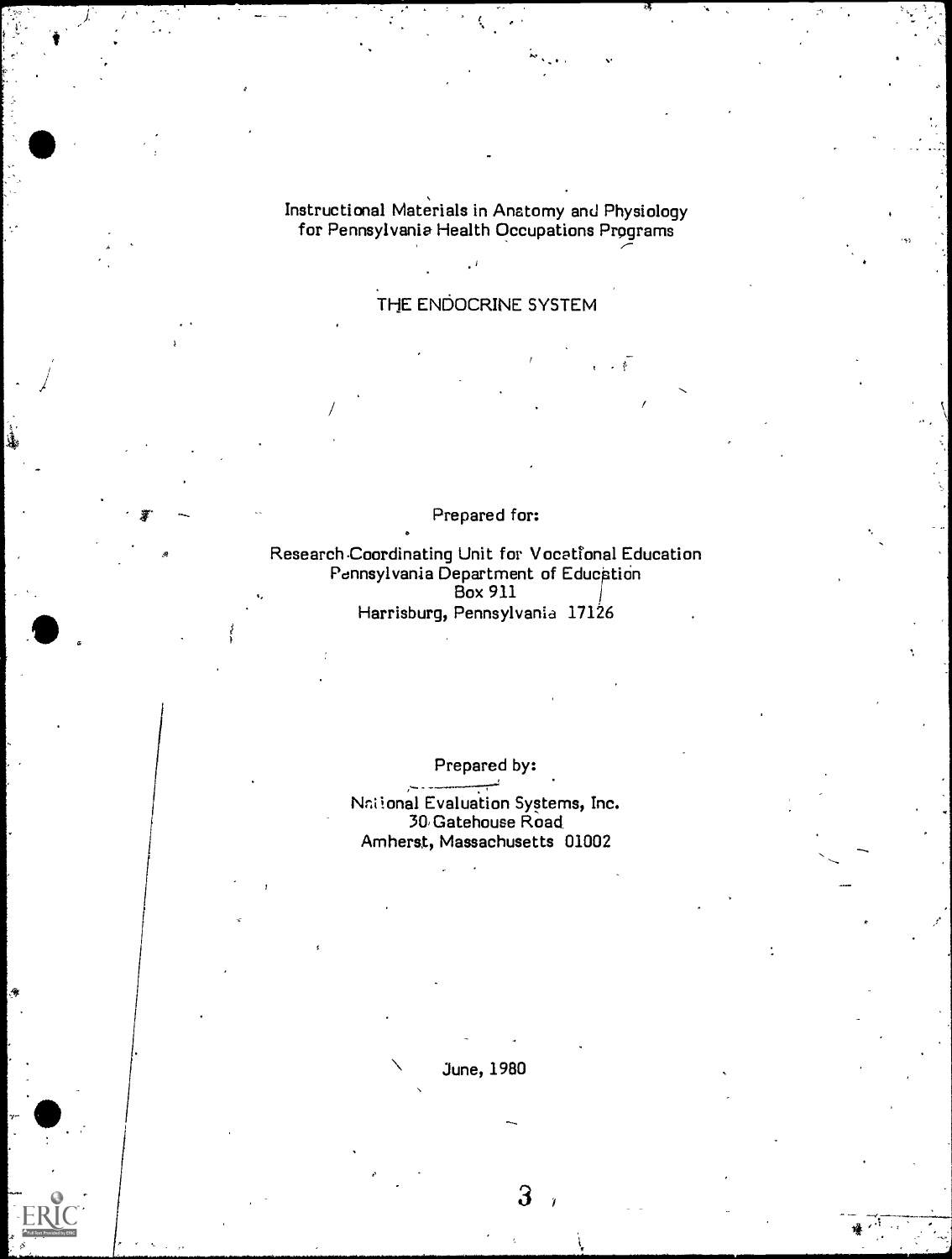#### PREFACE

An, understanding of basic human anatomy and physiology is essential to any person preparing to enter a health occupation. This instructional unit is designed, to introduce you to the structures and functions of the human endocrine system--and the\* interrelationships of the two--and to familiarize you with some of the terms and concepts necessary for ansunderstanding of the endocrine system.

This unit consists of a pretest, six modules with their optional activities, a glossary of terms, and a post-test.

Begin this modular unit by taking the 'brief pretest at the front of the booklet. Write your answers on a sheet of paper and pass it in to your instructor.

Next, read through each of the modules (Introduction to the Endocrine System, The Pituitary-Gland, The Thyroid-and-Parathyroid Glands, the Adrenal Glands, The. Pancreas and The Gonads) and investigate any of the optional activities that may be helpful or interesting to you. The optional activities will help you learn more about some of the materials presented.

. At the end of this unit is a glossary which provides you with brief definitions of many of the terms used in the modules.

Upon completion of this unit, you should be able to demonstrate an understanding of the material presented. by your performance on the 'post-test. When you have finished this unit, and feel that you understand the information presented, take the post-test that follows. Write down your answers on a sheet of paper and pass it in to your instructor, who will give you your grade.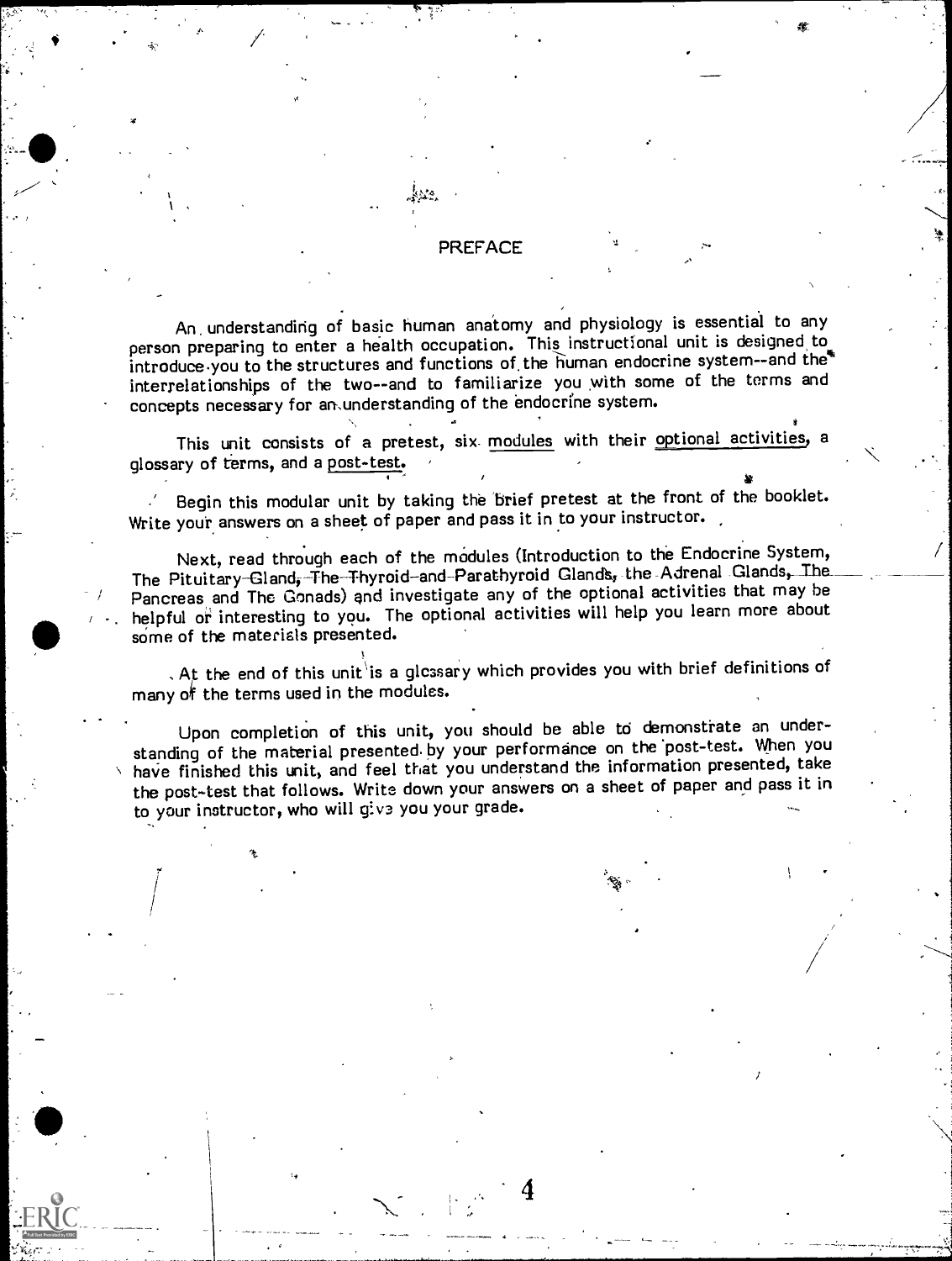

-2-

1. All endocrine glands secrete chemical messengers called:,

Which endocrine gland is known as the master gland?  $2.2$ 

- A. pancreas
- B. pituitary<sup>11</sup>
- C. thyroid D. adrenal
- 3. The four tiny endocrine glands located within the thyroid gland are the:

Which of the following is a hormone of the adrenal glands?

- A. testosterone<br>B. insulin
- 
- B. insulin<br>C. estroge<br>D. epineph estrogen
- epinephrine

5. The pancreatic ho mines regulate the level of which substance in the blood?

- A. cholester<sub>JA</sub><br>B. oxygen
- oxygen
- $C.$  glucose
- D. carbon dioxide
- 6. What organs are the male gonads?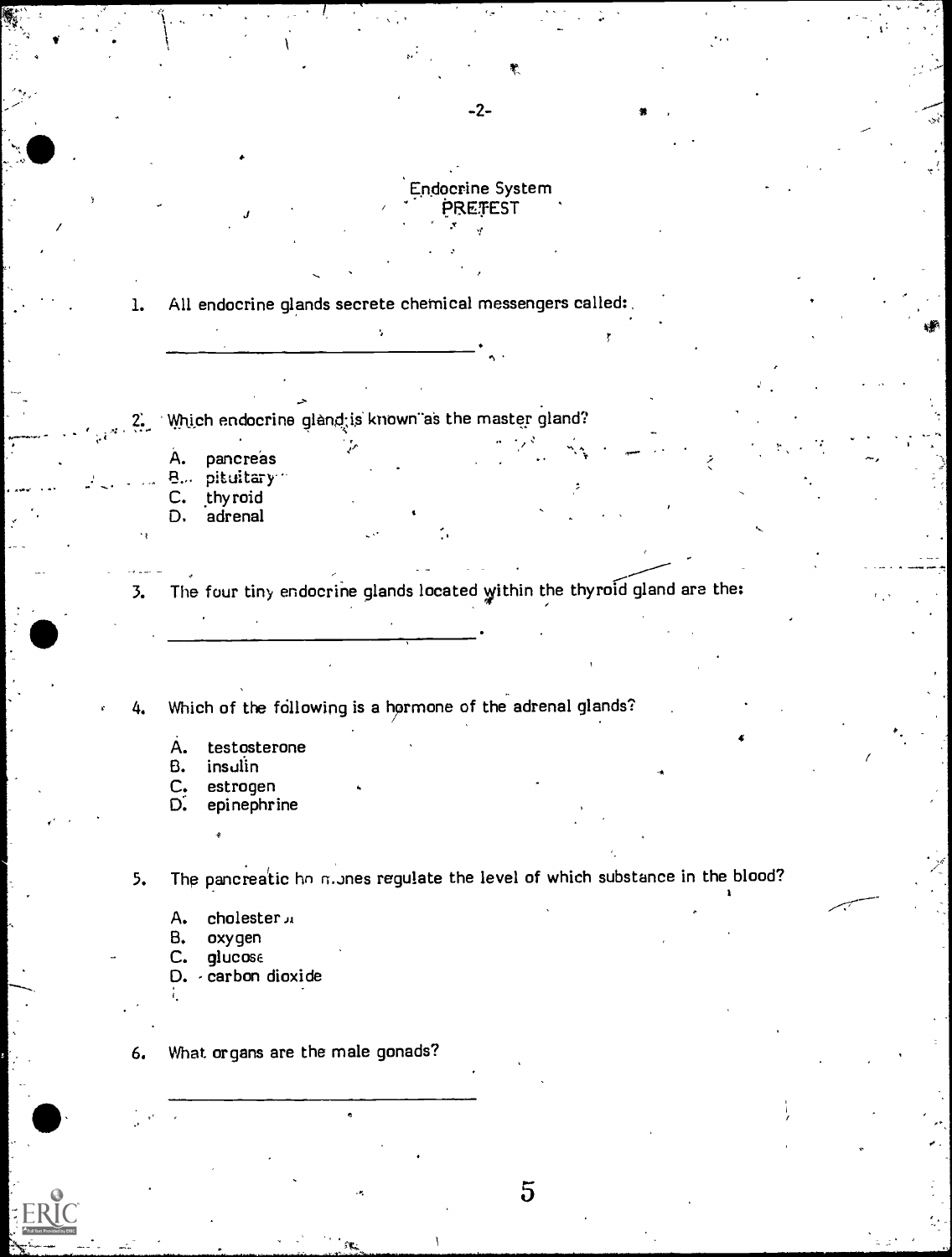7. The adrenal glands are located on top of which organs?

- A. lungs<br>B. ovarie
- B. ovaries<br>C. kidneys kidneys
- D. intestines

8. Which endccrine gland is directly connected to the hypothalamus?

9. The islets of Langerhans are the endocrine cells of what organ?.

10. The functions of the endocrine system are most similar to the functions of which system?

-3-

 $\mathcal{A}$  and  $\mathcal{A}$ 

A. nervous.<br>B. respirato

B. respiratory<br>C. digestive

C. digestive<br>D. muscular

muscular

11.. All endocrine gi 'ids secrete their hormones into:

 $\sigma$ 

A. ducts.

B.. the blrjdstream.

C. organ..

D. nerve tissue.

12. The most common mechanism of controlling hormone secretion is:

 $6 \searrow$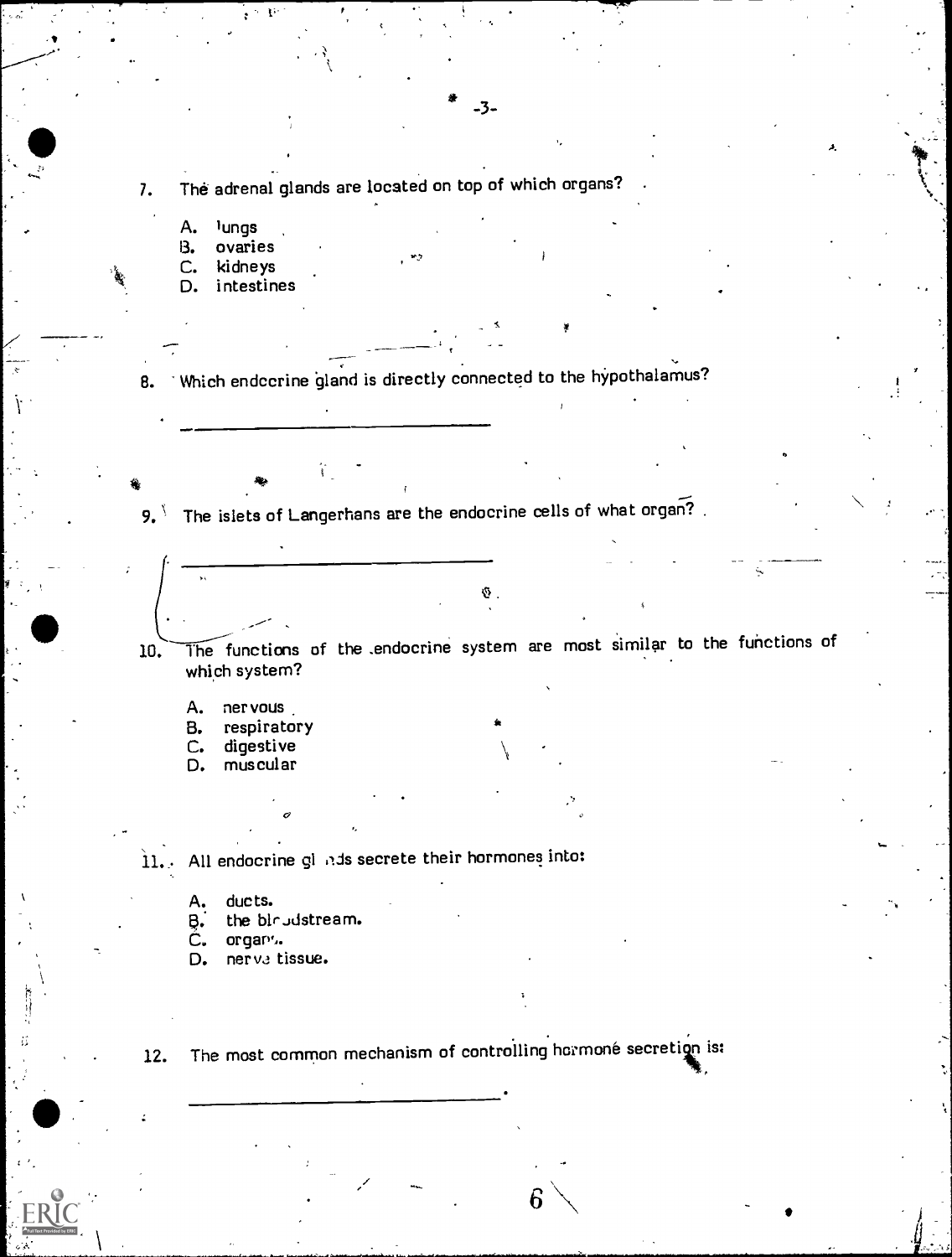13. The posterior-lobe-of-the-pituitary-is-made-of-what-kind-of tissue?

-4-0

6

1

..

- 14. Secretions of the pituitary gland are controlled by what organ?
- 15. The thyroid and parathyroid glands are located in the:
	- A. abdomen.<br>B. chest.
	- B. chest.
	- C. head.<br>D. neck.
	- neck.
- 16. What mineral is necessary for the synthesis of thyroid hormones?

I

17. Which hormone deals with the transport of sodium ions in the kidneys?

7

 $\mathcal{A}$  , and the set of  $\mathcal{A}$ 

- A. testosterone<br>B. norepinephri
- B. norepinephrine<br>C. adrenocorti Ju
- adrenocorti atropin
- D. aldosterone
- 18. Name the two layers of the adrenal glands.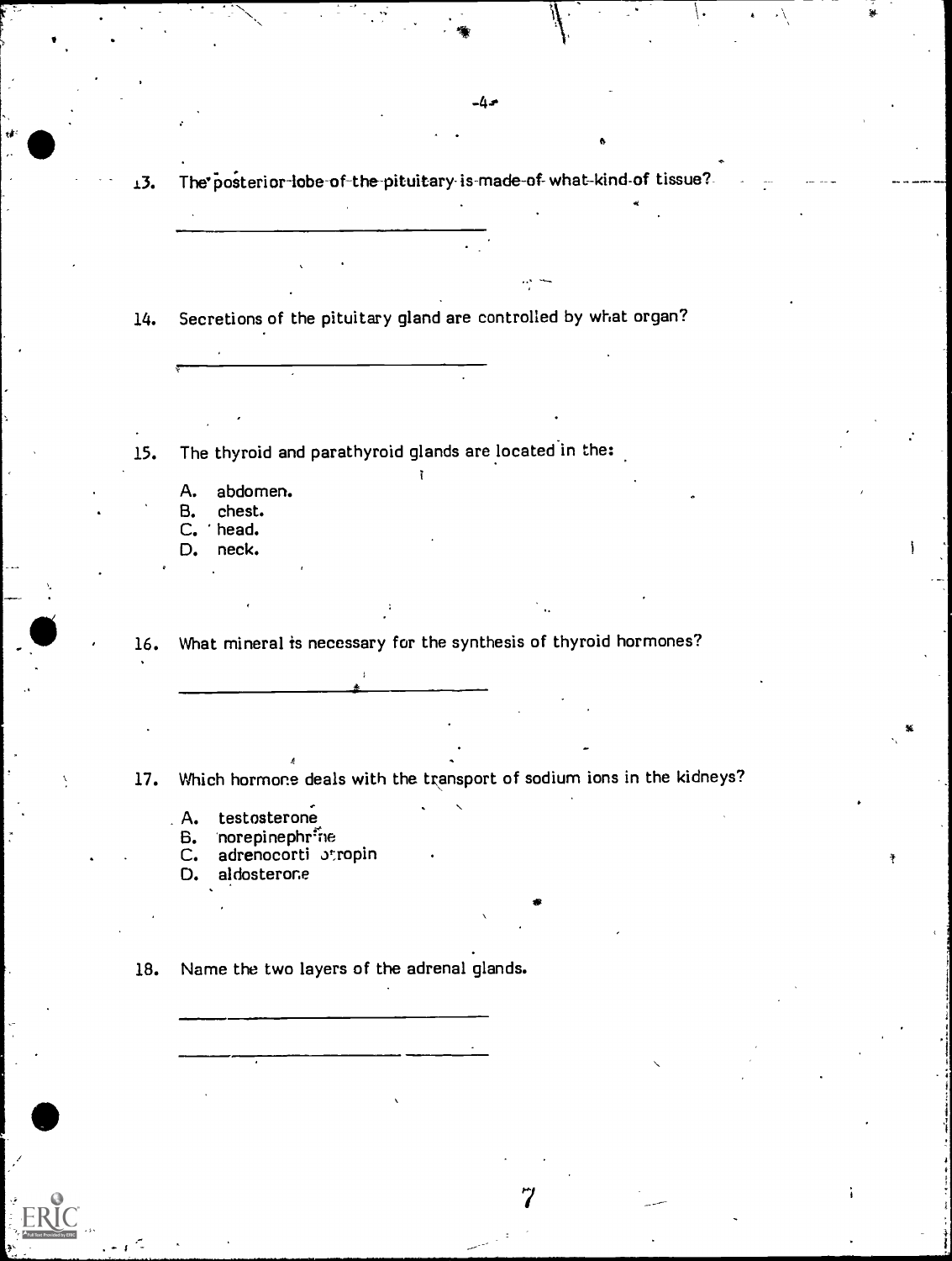## 19. The pancreas is located:

- A. between the lungs.
- B. behind the stomach.
- C. below the intestines.
- D. beside the liver.

20. Name the two hormones of the pancreas.

21. The male hormones are collectively known as the:

 $\mathcal{L}^{\text{max}}$ 

- A. testicles.<br>B. estrogens.
- B. estrogens.<br>C. progestero
- progesterones.

¥

D. androgens.

22. Iame the two major female hormones.

 $-5-$ 

/

,8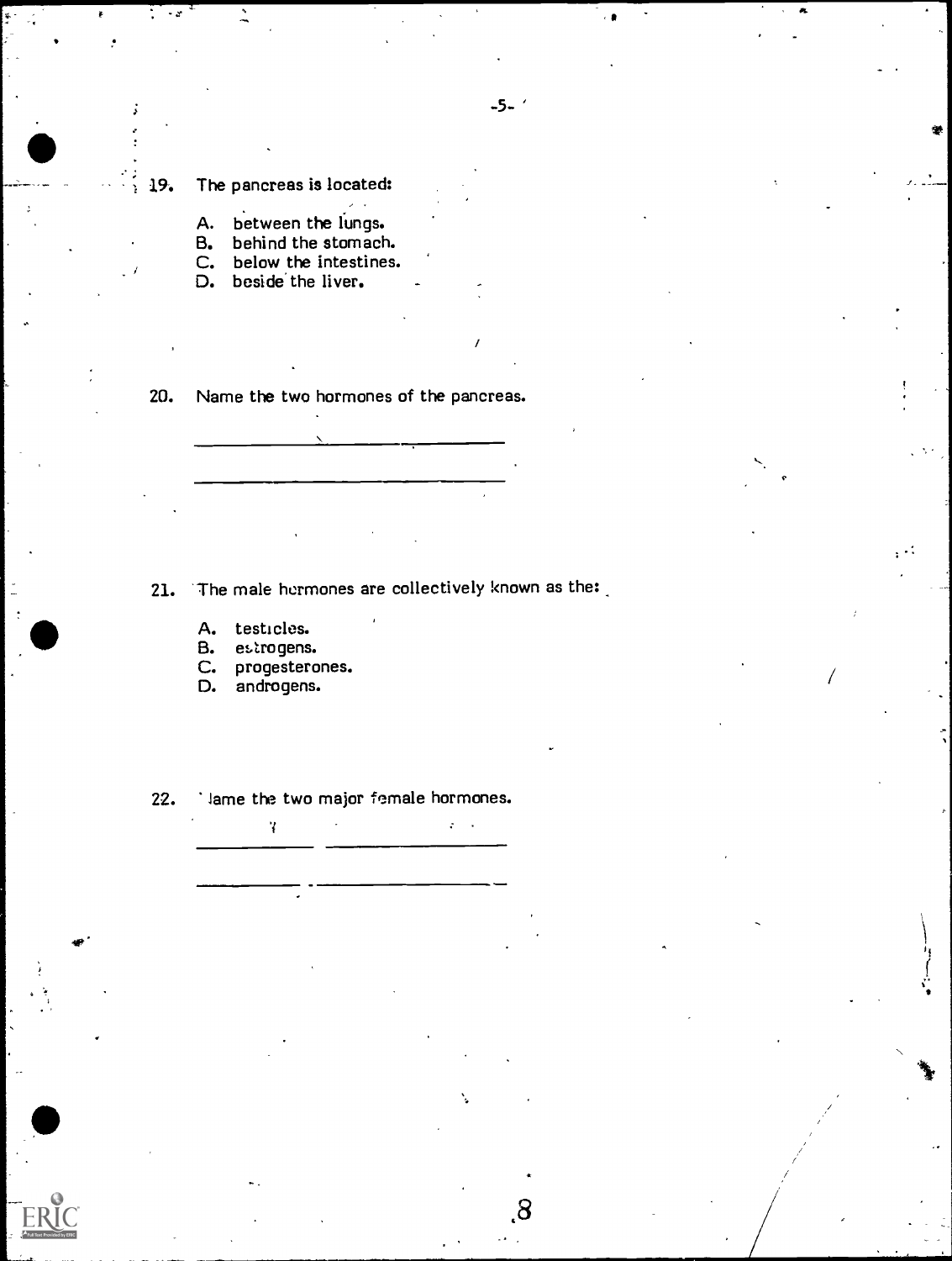## INTRODUCTION.TO THE ENDOCRINE SYSTEM

-۶.

#### Objectives

Upon completion of this module, you should be able to:

'143.

- 1. Describe the general organization and basic functions of the endocrine
- system. 2. Describe the .basic functions of hormones and how their secretion is controlled.

The endocrine system is a small system, but one with a great deal of influence. It consists solely of glands and the substances they produce, hormones. The endocrine glands are also known as the. ductless glands, because unlike exocrine glands in the body (for instance, some of the glands of the digestive system), the endocrine hormones are not transferred to other parts of the body by 'ducts. Instead, they are released directly into the blood. Thus, the effects of endocrine hormones can be quickly spread over the entire body.

It is surprising, in terms of their importance to the body, that there are so few endocrine glands. The endocrine system includes the pituitary gland, or hypophysis, the thyroid and parathyroid glands, the adrenal glands, the pancreas, and the gonads (the male and female primary-reproductive organs). The placenta of the female also performs endocrine functions during pregnancy. Two mystery organs, the thymus and the pineal body, may also be part of the endocrine system. The, system is structurally unusual in that Most of its organs are not physically connected to each other, as are the organs of the other anatomical systems. Figure 1 shows the location of 'the glands in the different areas of the body.

Hormones are the chemical messengers of the endocrine, system. Hormones are defined as the secreti ns or products of the endocrine glands. They are manufactured by the glands as needea. Hormones stimulate and/or regulate activities and processes in a variety of cell.. The area or organs of the body that a hormone affects are called the hormone's target. Hormonal targets can be very specific; certain hormones have only endocrine glands as targets, and function to trigger the secretion of other hormone). Some hormones have very general targets; they can affect every body cell.

There are several mechanisms that determine when hormones will be secreted. The simplest and most direct mechanism is based on the body's needs. For example, certain hormones are secreted in direct response to specific blood concentrations of materials which are necessary to the body. Negative feedback is the most common and probably most important mechanism that controls hormone secretion. This mechanism works like a thermostat.<sup>\*\*</sup>For example, an oven set at 350 degrees will heat up until the temperature reaches 350 degrees inside the oven, then the

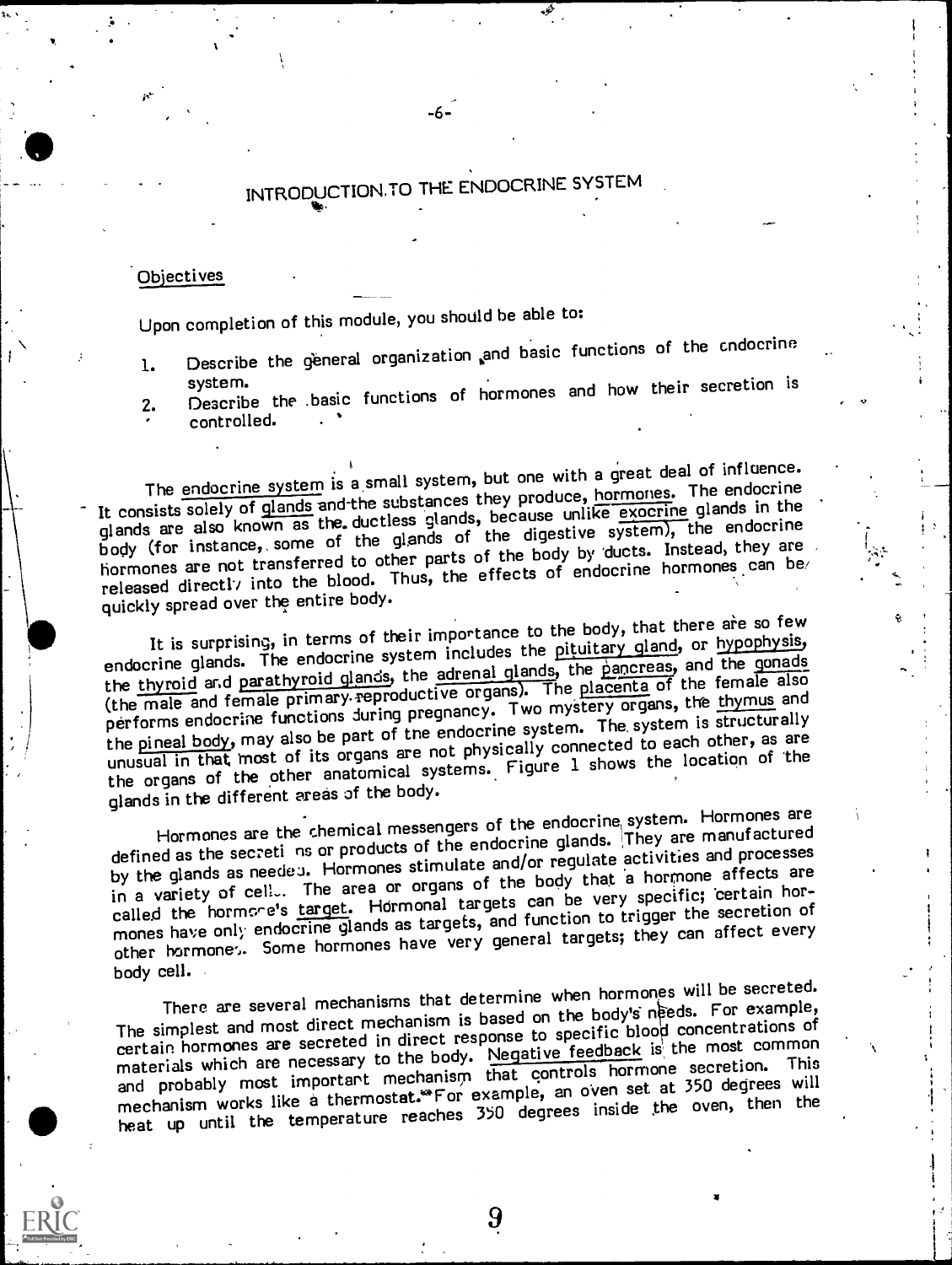

Figure 1. The Endocrine Glands t'

thermostat will automatically shut the heat off. When the temperature drops below 350 degrees the thermestat will turn the heat on again. Through this on-off process, a constant temperature *if* about 350 degrees is maintained.

An example of negative-feedback control of hormone secretion is the hormone insulin. Insulin is recreted from the pancreas when the blood-sugar level rises. The  $\overline{\text{insulin}}$  lowers the level of blood sugar and this lowered concentration "shuts off" insulin secretion. Another rise in blood-sugar level will again "turn on" the secretion of insulin.

Not all negative-feedback systems are this simple. Certain hormones of the pituitary gland, called tropic hormones, stimulate the secretion of other hc- mes. The release of these tropic hormones into the blood causes their target glands to secrete the necessary hormones. When these target hormones are released into the blood, they inhibit the production of the tropic hormones. The tropic hormones then stop stimulating secretions of the target glands.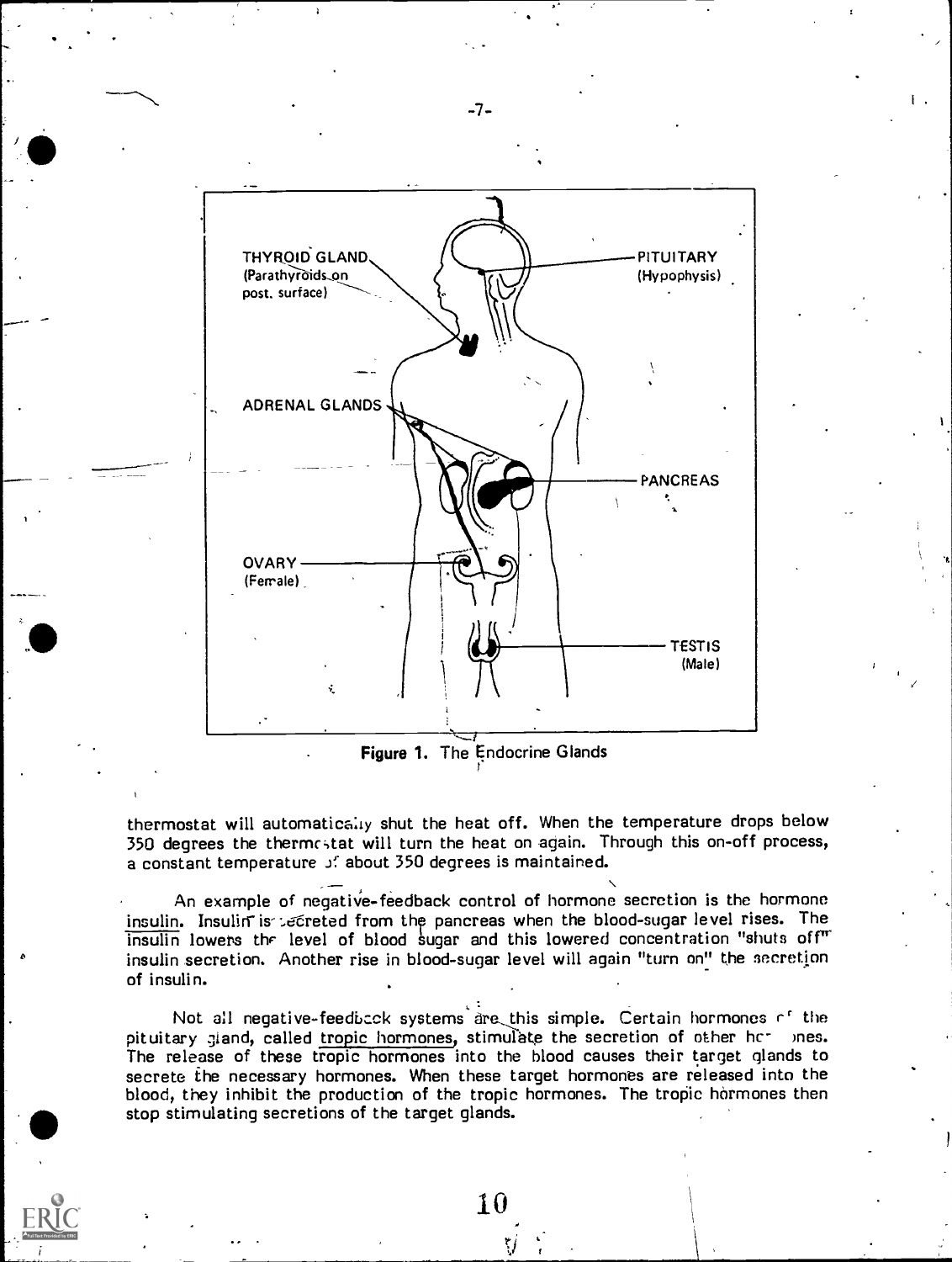Much is still unknown about the workings of the endocrine system. For exa tyle, the exact mechanism of how hormones function--how, exactly, they produce the specific activities in their-target cells--is still under investigation. Why hormones are so poWerfui in such small amounts is not understood. Another puzzle involves two special glands, the thymus end the pineal body. Both organs secrete substances that are carried by the blood to act upon other tissues of the body. In this respect they qualify as endocrine glands. However, the exact functions of these glands and their secretions is still a question.

The thymus is found in the upper chest just behind the sternum (breastbone). It has two lobes which, in children, reach past the trachea toward the lungs. (In adults the thymus is smaller. It appears to shrink after puberty.) Apparently the thymus is involved in the body's response to disease: not 6,4 y does it produce white blood cells which fight disease, but it also secretes a substance that stimulates other tissues to produce lymphocytes. Research continues to try to establish the thymus as a true endocrine gland.

The pineal body is even-more of a puzzle. This organ is a small, oval mass of tissue tucked behind the midbrain. It secretes two substances that are classified as hormones, although their functions in the body are unknown. Current research indicates that the pineal body is involved with the regulation of the body's rhythms or cycles, specifically those that depend on light and dark. How this works is ,still a mystery, especially since there is no apparent link between the pineal body and the eyes.

There is probably no body function which is not in some way affected by the endocrine system. The balances of the body are regulated by hormones. Hormones control the body's development from before\ birth until death. Metabolism--the utilization' of foodstuffs and the production of energy--is under endocrine control, as is reproduction. It appears that there are few body processes that are not somehow influenced by the endocrine system.

it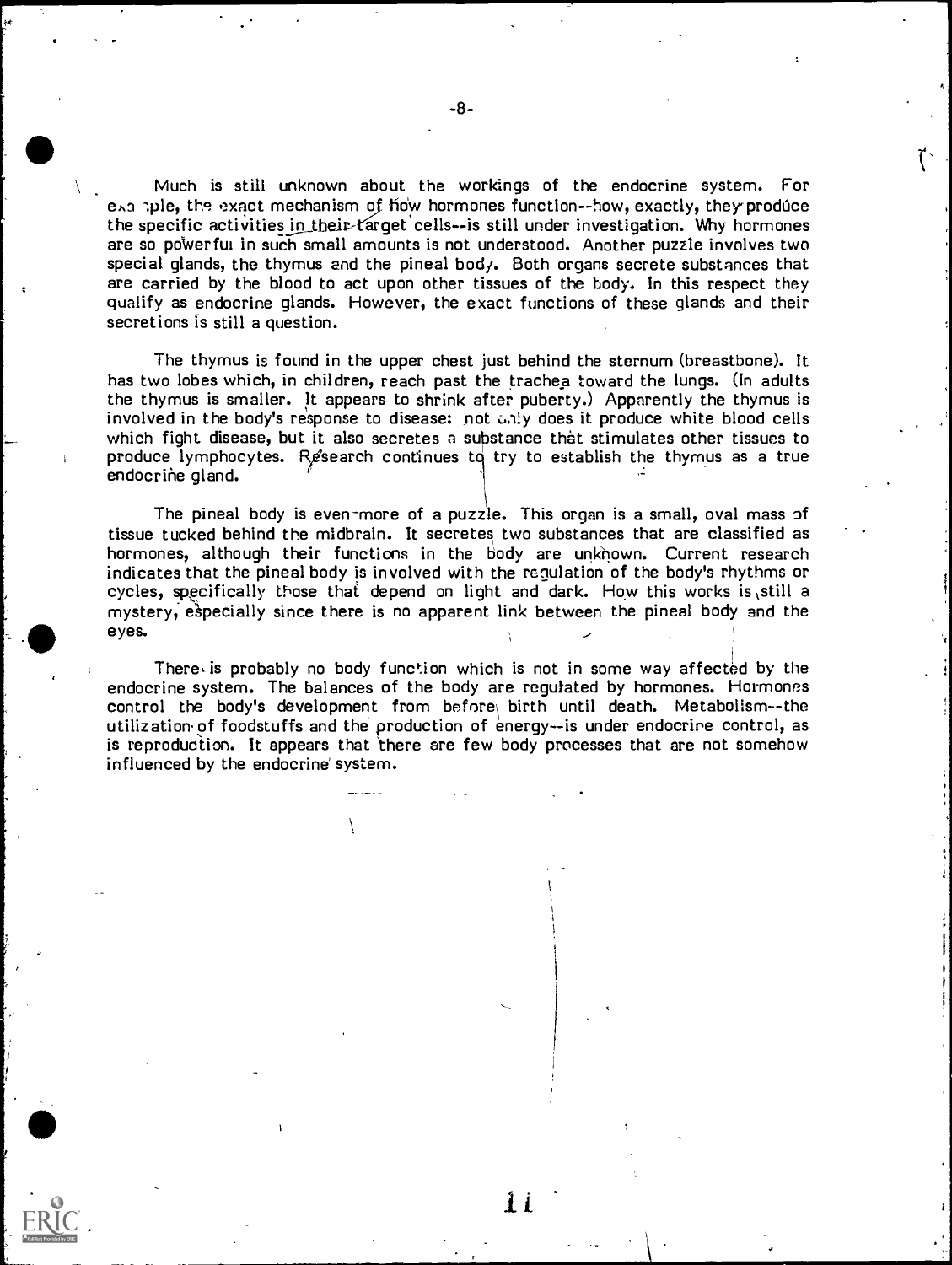#### THE PITUITARY GLAND

-9-

#### ,Ob'ectives

Upon completion of this module, you should be able to identify and describe the location, structure, functions, and hormones of the pituitary gland.

The protected location of the pituitary gland hints at its importance within the body. This gland, also called the hypophysis, lies within a bony depression under the floor of the brain. Its protected position virtually isolates it from the rest of the body except through the circulatory system and <sup>a</sup> connecting stalk to the hypothalamus of the brain. The close link between the hypothalamus and pituitary has a great effect on the endocrine system as a whole.

The pituitary is only about the shape and size of a small, fat pea. Even so, it subdivides into two separate lobes with two separate sets of functions. In fact, the pituitary or hypophysis is really two separate glands. The anterior lobe (or adenohypophysis) comprises three-quarters of the gland. It consists of secreting or endocrine tissue. The anterior lobe is also supplied with a dense web of capillaries, through which it communicates with the hypothalamus.

Behind the anterior lobe is the tiny posterior lobe. This portion of the pituitary is made up of nerve tissue. For this reason the posterior lobe is also called the neurohypophysis. Nerve tracts from the hypothalamus run. down the connecting stalk to the posterior lobe. These tracts provide a link between the hypothalamus and the posterior pituitary.

The pituitary hormones have a wide range of effects on both the bogy and the rest of the endocrine ystem. The anterior lobe of this gland secretes tropic hormones. Tropic hormones directly influence ether endocrine glands rather than body tissues; they stim...ate these glands to grow and develop, and also cause them to secrete their particular hormones. Because the pituitary controls much of the endocrine system through tropic hormones it is often called the master gland. The posterior lobe doe:, not secrete tropic hormones. It instead releases two hormones which are important to the function of the body as a whole.

The effect of pituitary hormones ranges from being highly specific to being body-wide. The hormones released from the posterior lobe are an example. One of them, oxytocin, has as its target the female reproductive system. It causes the uterus to contract in the process of giving birth. It also causes the mammary glands to release their milk when stimulated by suckling. The other hormone of the posterior lobe is called antidiuretic hormone, or ADH. This substance is vital to the

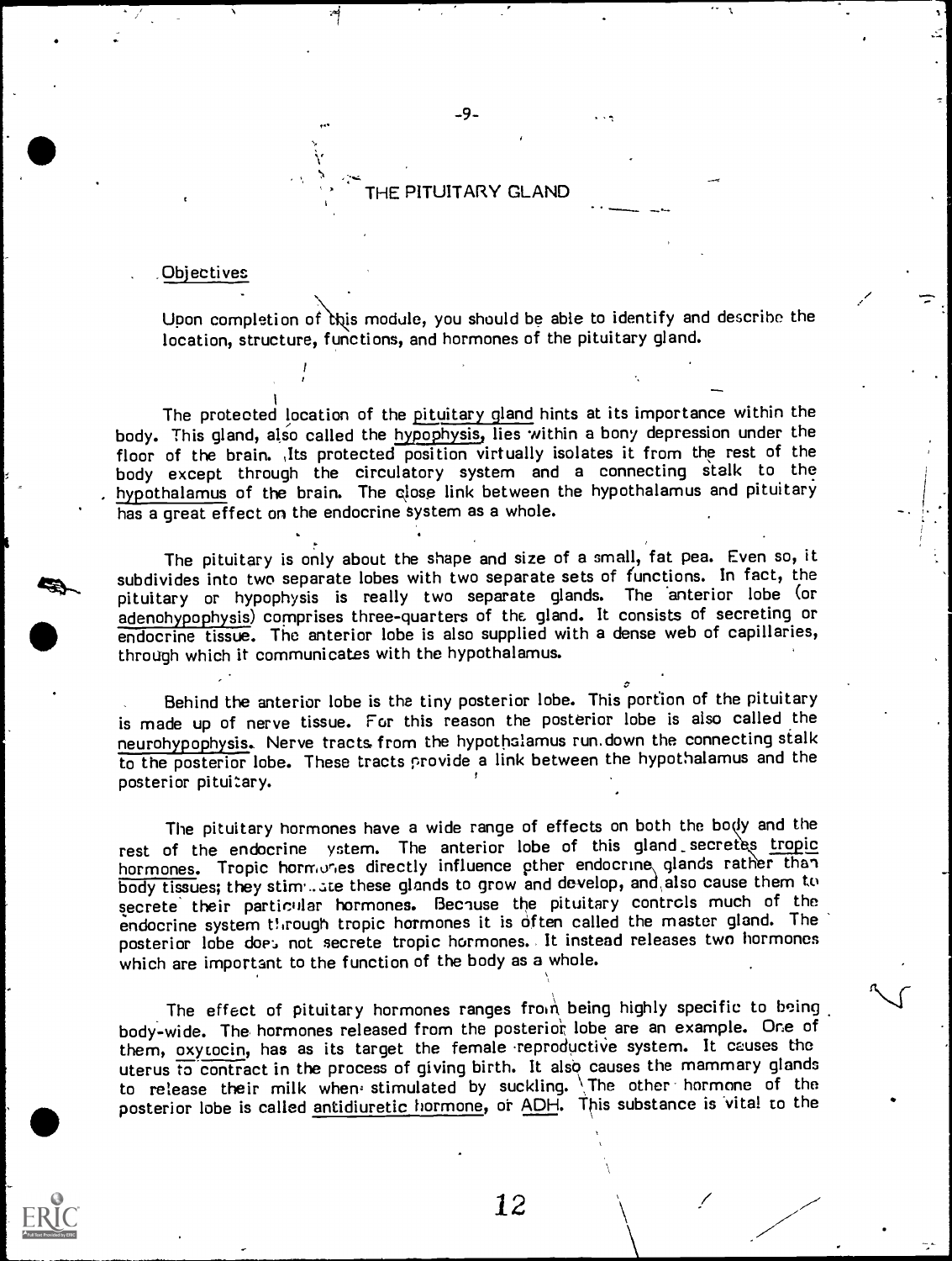mqulation of fluid balance in the bqdy. ADH is secreted when the body's fluid levels fall below a certain level. ADH's target cells include the kidneys, which respond by con. srving rather than excreting water. ADH, by controlling fluid balance, also helps control blood pressure.

The hormones of the anterior lobe have a wider range of effects. The tropic hormones include the gonadotropins, follicle-stimulating hormone (FSH), and luteinizing hormone (LH). These act on the reproductive system to stimulate secretion of the reproductive hormones: estrogen and progesterone in the female, and testosterone in the male. Activation of the gonadotropins accounts for the changes of puberty in both males and females. The gonadotropins also control the female reproductive cycle. Thyrotd-stimulating hormone (TSH) is another tropic secretion. It causes the thyroid gland to produce the hormones which affect the body's metabolic rate. Adrenocorticotropin (ACTH) has the same effect on the cortex of the adrenal gland.

The other anterior lobe hormones are not tropic in nature. Prolactin acts with the female hormones to cause production of milk by the mammary glands. Growth hormone (GH) affects the growth of the whole body. It acts with other rarmones to cause growth of all body tissues; it also influences protein and carbohydrate metabolism. A seventh hormone, melanocyte-stimulating hormone (MSH), is secreted by the anterior lobe; it is believed to be involved in skin pigmentation.

The link between the pituitary and the nypothalamus is fascinating as well as necessary. The hypothalamus is believed to be the center of many emotions. This function may tie in with its endocrine regulating functions. Emotions and hormones may be linked very closely. It is known that prolonged emotional stress can cause chronic high blood pressure, anu we know that blood pressure is controlled by one of the posterior lobe hormones. Figure 2 charts the effects of the pituitary hormones.

- 1

1.3

0,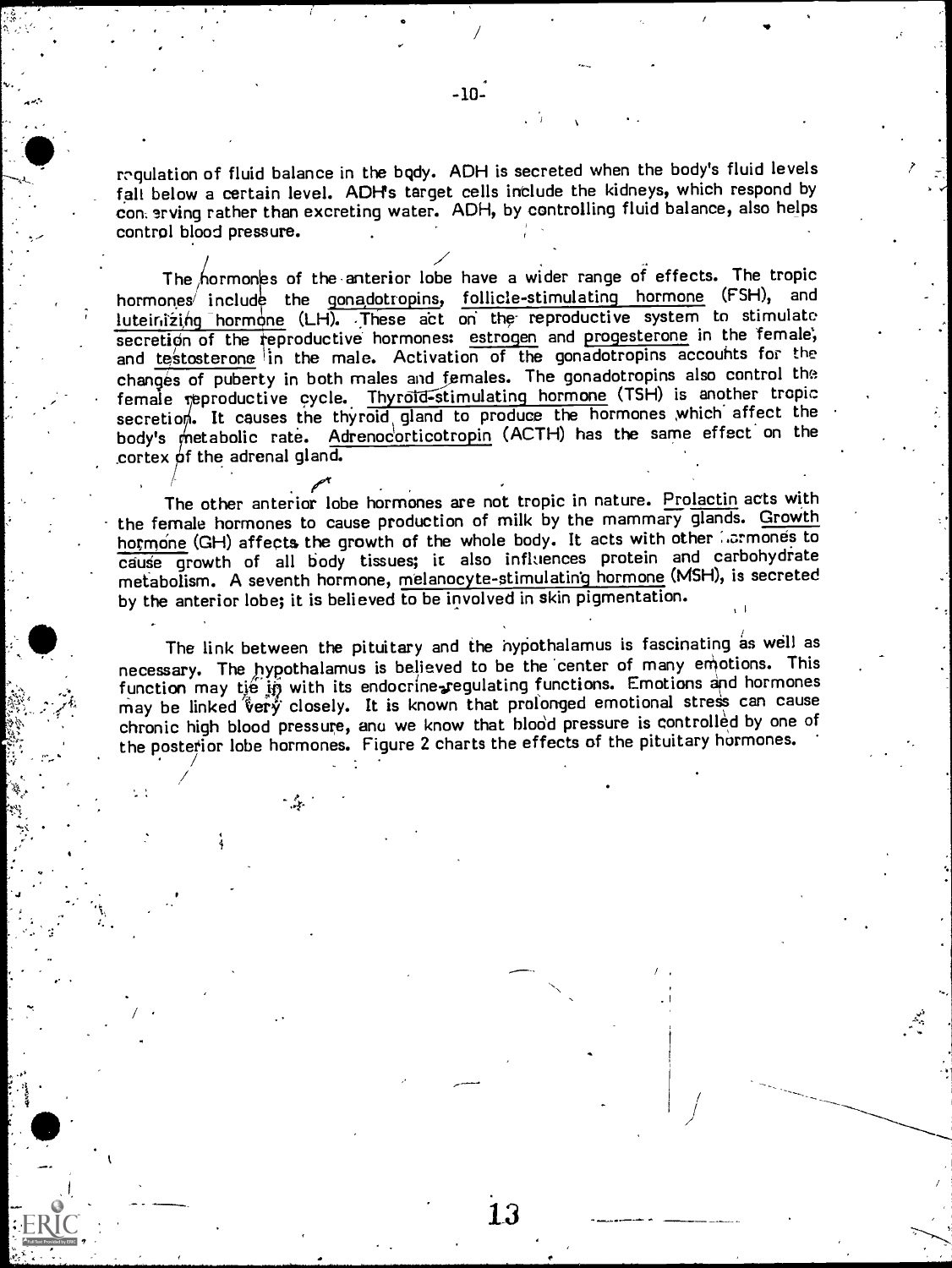| Hormone                           | $\cdot$ Effects                                       |
|-----------------------------------|-------------------------------------------------------|
|                                   | <b>ANTERIOR PITUITARY</b>                             |
| Growth hormone                    | controls body growth involved in<br>food metabolism   |
| Thyroid-stimulating hormone       | controls thyroid hormone production<br>and secretion  |
| Adrenocorticotropic<br>hormone    | controls secretions of adrenal<br>cortex              |
| Follicle-stimulating hormone      | controls maturation of sperm and<br>ovarian follicles |
| Luteinizing hormone               | controls ovulation and secretions<br>of sex hurmones  |
| Prolactin                         | controls lactation                                    |
| Melanocyte-stimulating<br>hormone | involved with skin pigmentation .                     |
|                                   | POSTERIOR PITUITARY                                   |
| Oxytocin                          | causes uterine contraction and<br>milk ejection       |
| Antidiuretic hormone<br>** C      | requiates body's fluid balance                        |
|                                   | Figure 2                                              |

 $-11-$ 

OP.TIONAL ACTIVITY  $\epsilon_{\rm max}$ 

Describe how growth hormone is related to dwarfism, giantism, and  $\hspace{1cm}$ acromegaly.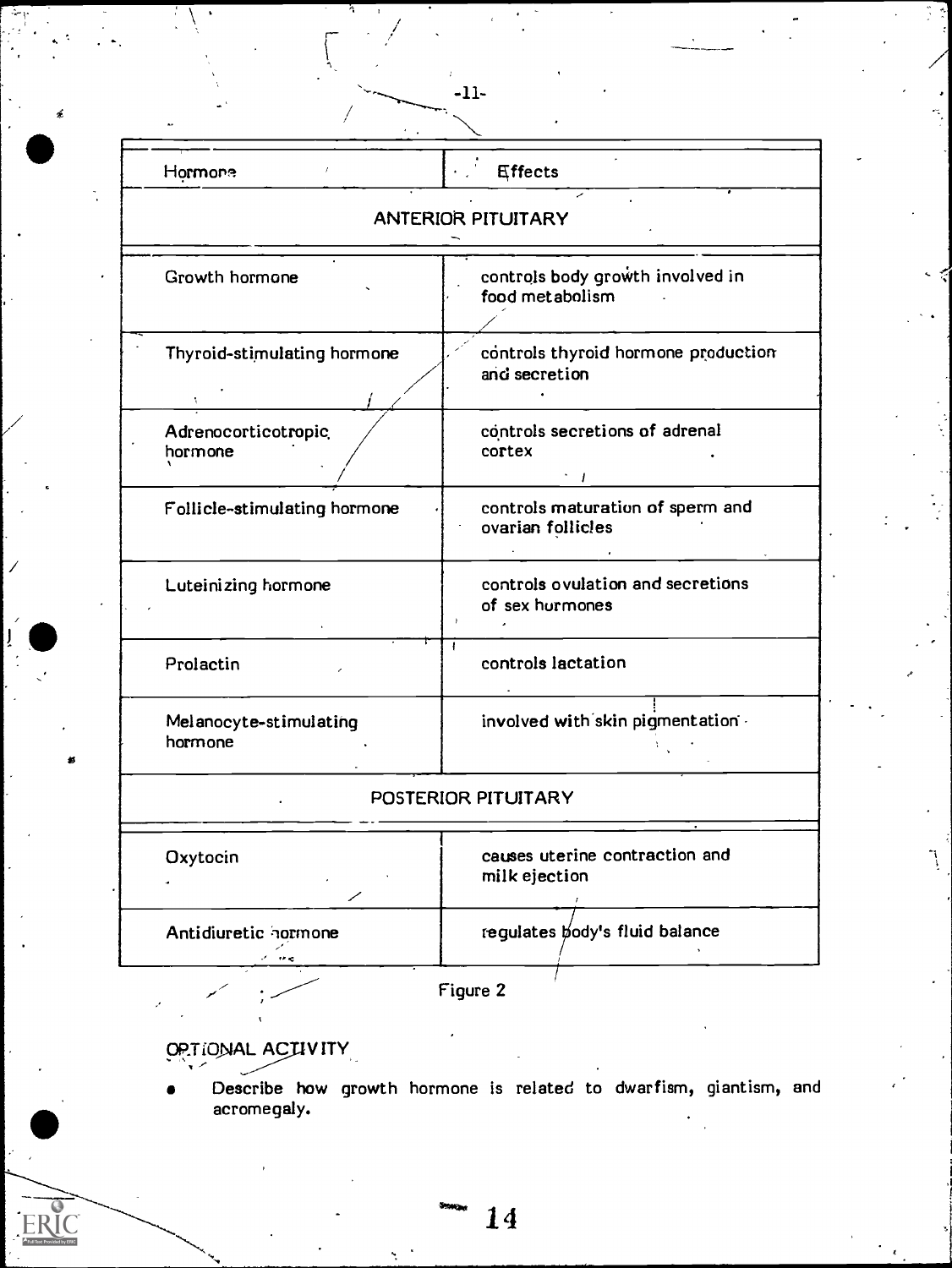### THE THYROID AND PARATHYROID GLANDS

-12-

I)

#### . Objectives

Upon completion of this module, you should he able to identify and describe the location, structures, functions, and hormones of the thyroid and parathyroid glands.

The thyroid gland and the parathyroid glands serve different functions but are usually discussed together. The reason for this is, because the parathyroids are embedded within the thyroid. The thyroid gland is located in the neck, right below the larynx or Adam's apple. It has two lobes which curve around behind the trachea. A narrow bridge of thyroid tissue, called the isthmus, crosses the front of the trachea to connect the lobes. The general shape of the thyroid gland has been compared to that of a butterfly. Two of the tiny parathyroid glands (there are usually four parathyroids in all) nestle into the back of each lobe. Each parathyroid-is-about the , size and shape of a grain of wheat.

The thyroid gland:plays an important role in the regulation of metabolism. It secretes three hormones: thyroxin  $(T<sub>4</sub>)$ , triindothyronine  $(T<sub>3</sub>)$ , and calcitonin.  $T_3$  and  $T_4$  are very similar in both structure and function. Both hormones increase the use of oxygen.,by body cells, thereby increasing metabolic rates.<br>Calcitonin is involved in the metabolism of calcium and phosphate in the body. The hormones are stored.in hollow cells (called follicles) of the thyroid until needed. The thyroid is probably the only endocrine gland that stores its secretions. Release of the hormones is controlled by negative feedback. The hypothalamus stimulates the anterior lobe of the pituitary to secrete thyroid-stimulating hormone, or TSH. TSH then causes the thyroid to convert and release its stored hormones. When the concentration of thyroid hormones in the blood reaches a satisfactory level, the hypothalamus signals the anterior pituitary to stop secreting TSH. The thyroid then stops releasing thyroid hormones. It is important that the blood levels of these <sup>2</sup> hormones remain fairly constant, because they are crucial to the body's normal functioning. Without them the metabolic rate slows down considerably and the body simply produces less energy for its vital processes.

The presence of iodine in the diet is essential to proper functioning of the thyroid gland as both T3 and T4 are synthesized from iodine.  $\sim$  7 and 7  $\sim$  7 and 7  $\sim$  7 and 7  $\sim$  7 and 7  $\sim$  7 and 7  $\sim$  7 and 7  $\sim$  7 and 7  $\sim$  7 and 7  $\sim$  7 and 7  $\sim$  7 and 7  $\sim$  7 and 7  $\sim$  7 and 7  $\sim$ /<br>/

The parathyroid glands produce only one hormone, parathyroid hormone (PTH), also called parathormone. This hormone, along with calcitonin, controls the metabolism of calcium and phosphate in the body. The glands secrete PTH in direct response to the blood-concentration level of calcium. A lesser concentration of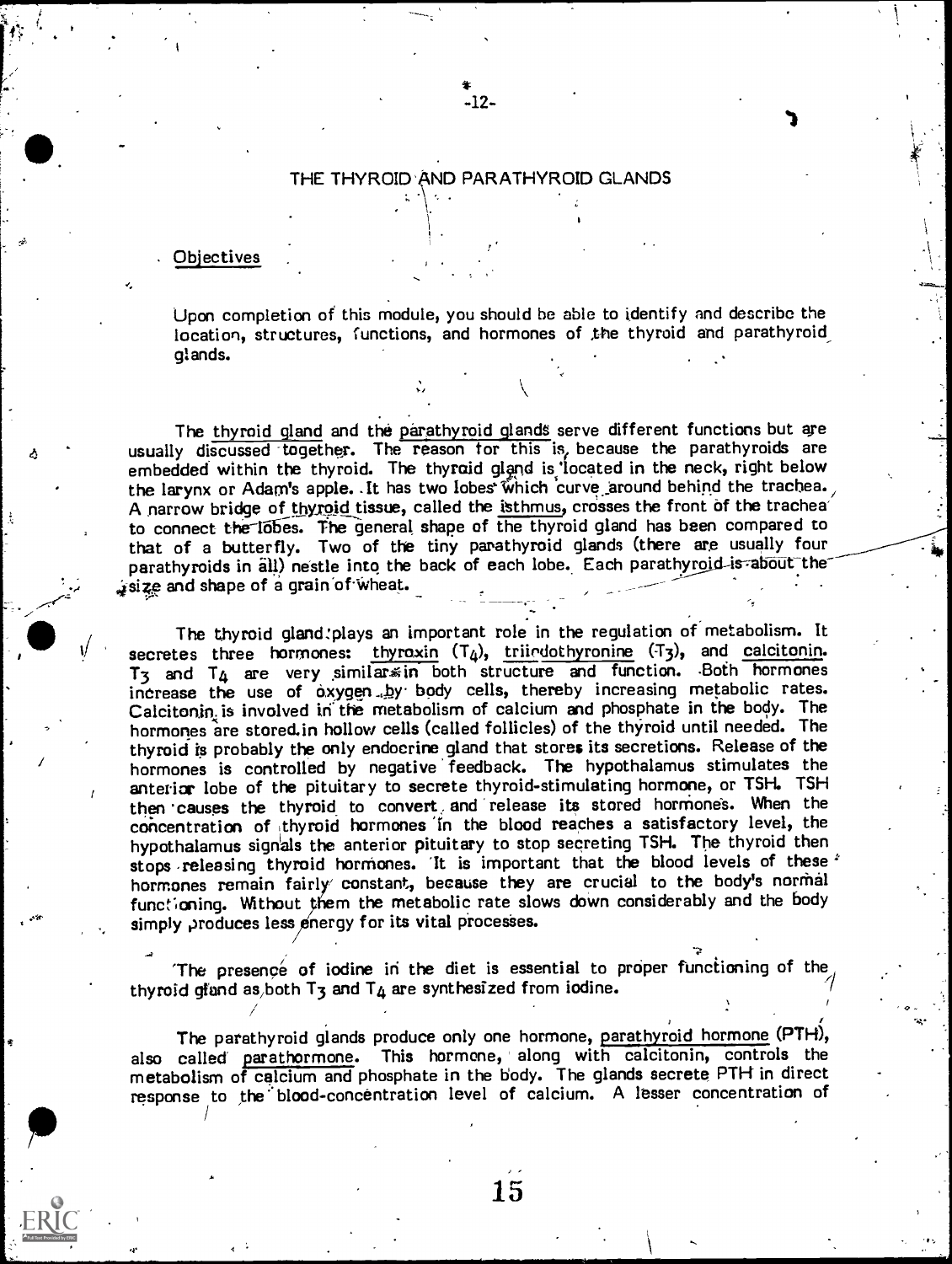-13-

calcium in the blood stimulates a greater secretion of PTH. PTH raises the levels of calcium in the body fluids by several methods. It promotes intestinal absorption of calcium from foodstuffs, it causes the kidneys to rea and it causes breakdown of bone to free calcium into the body. Proper levels of calcium regulate the interaction of muscle with the nervous system, prevent muscle spasm and tetany (rigidity), and help in the clotting of blood.

value of the control of the control of

44, 1990

#### OPTIONAL ACTIVITIES

- Define and discuss hypo- and hyperthyroidism.
- Explore the causes and treatments of a goiter.

Find out why most salt is iodized, and how this affects the thyroid.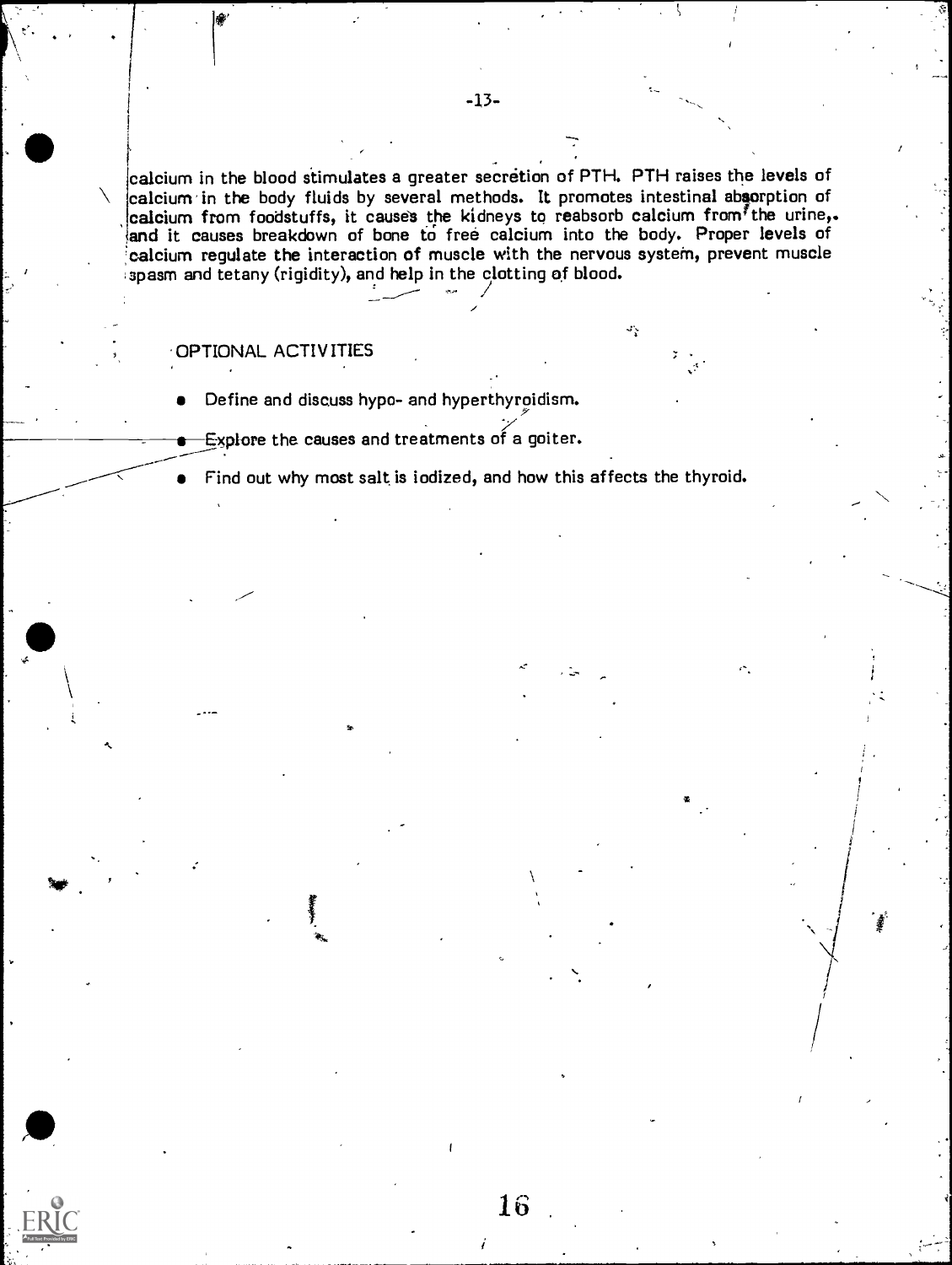#### THE ADRENAL GLANDS

 $-14-$ 

#### **Objectives**

Upon completion of this module, you should be able to identify and describe the location, structure, functions, and hormones of the adrenal glands.

Like the pituitary gland, the adrenal glands are composed of two separate types of endocrine tissue. Both glands consist partly of ordinary secreting tissue and partly of nervous tissue. The secreting tissue responds to various types of stimulation to produce its hormones; the nervous tissue produces hormones only if stimulated by nervous impulses.

There are two adrenal glands. They are found in the rear upper abdomen (retroperitoneal), where they rest atop the kidneys like little wrinkled stocking caps.

The two kinds of adrenal tissue are arranged in layers. The cortex is the outer layer; it makes up the greatest bulk of the gland. The cortical layer secretes three different hormones. The cortex is made up of endocrine tissue, but the medulla, or the inner adrenal layer, is made-up of nervous tissue. The adrenal cortex and adrenal medulla, can be regarded as two separate glands packed into one small organ. The cortex is essential to life, the medulla is not.

The secretions of the adrenal glands play a large part in the body's response to stress. The medulla, for instance, mimics the "fight or flight" reaction of the sympathetic nervous system. Hormones of the cortex help produce glucose, which provides instant energy to the body. Other functions of the adrenal glands are purely regulatory, and help maintain the body's equilibrium.

There are three classes of hormones produced by the adrenal cortex, generally called corticoids. The qlucocorticoids are involved with the metabolism of carbohydrates and protein. These hormones increase, the levels of blood sugar by accelerating carbohydrate and protein metabolism. They also play an important part in the body's resistance to stress. In combination with other hormones, the glucocorticoids have an anti-inflammatory effect. For this reason they are often used in the treatment of diseases such as rheumatoid arthritis.

The mineralocorticoids help maintain fluid and electrolyte balances. l'Icetrolytes are the Minerals in body fluids; proper electrolyte balance is essential to life. Aldosterone is the most important mineralocorticoid. It deals primarily with the transport of sodium ions in the kidneys.

The cortical sex hormones are the third class of corticoids; both male (androgens) and female (estrogens) hormones are produced. The function of these hormones is apparently to supplement the sex hormones produced by the gonads.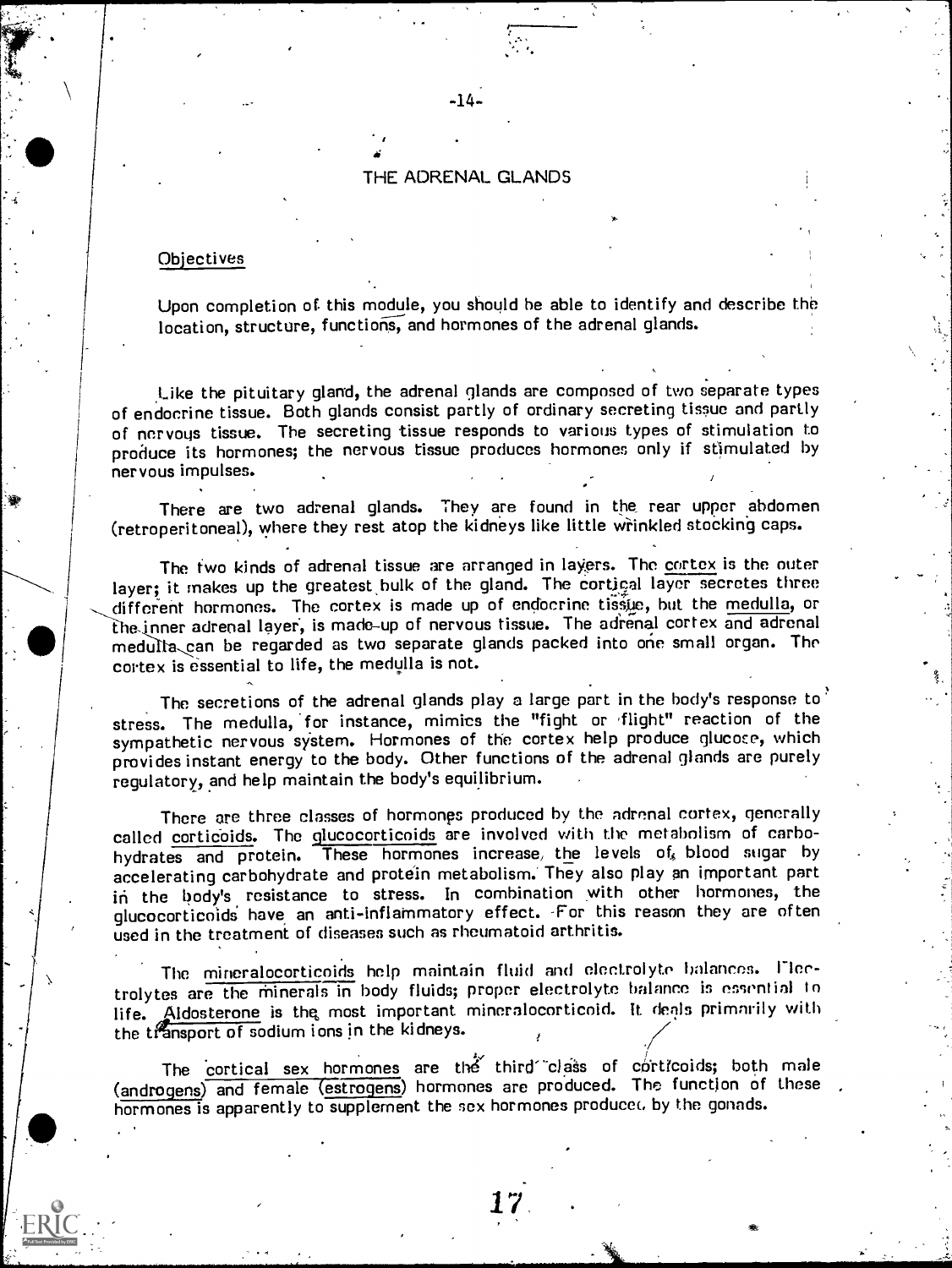The secretion of all of the corticoids is at least partially controlled by the anterior pituitary gland. In a negative-feedback system, the pituitary secretes adrenocorticotropin, or ACTH, which stimulates the secretion of the adrenal glands. High corticoid levels exert the negative-feedback effect on the

The adrenal medulla secretes two hormones, epinephrine (also called adrenalin)<br>and norepinephrine (also called noradrenalin). Impulses from the sympathetic nervous<br>system stimulate a very rapid release of these hormones. T increase the alertness of the central nervous system, shut down the digestive organs, and divert blood to the .muscles. These actions prepare the bony to meet any unexpected or stressful occurrence. Everyone has felt the e the tense alertness you feel when frightened, jumping when you hear a sudden noise.<br>behind your back, or when in danger, running faster than you ever thought you could.

These are the actions of both the sympathetic nervous system; and adrenal medullary hormones serve to maintain and enhance the sympathetic control of the body--an example of the interrelationship between the endocrine and the nervous systems.

## OPTIONAL ACTIVITY

Find out the causes and effects of Addison's disease and Cushing's syndrome.

 $\epsilon = \frac{1}{2\pi}$ 

"'13

.0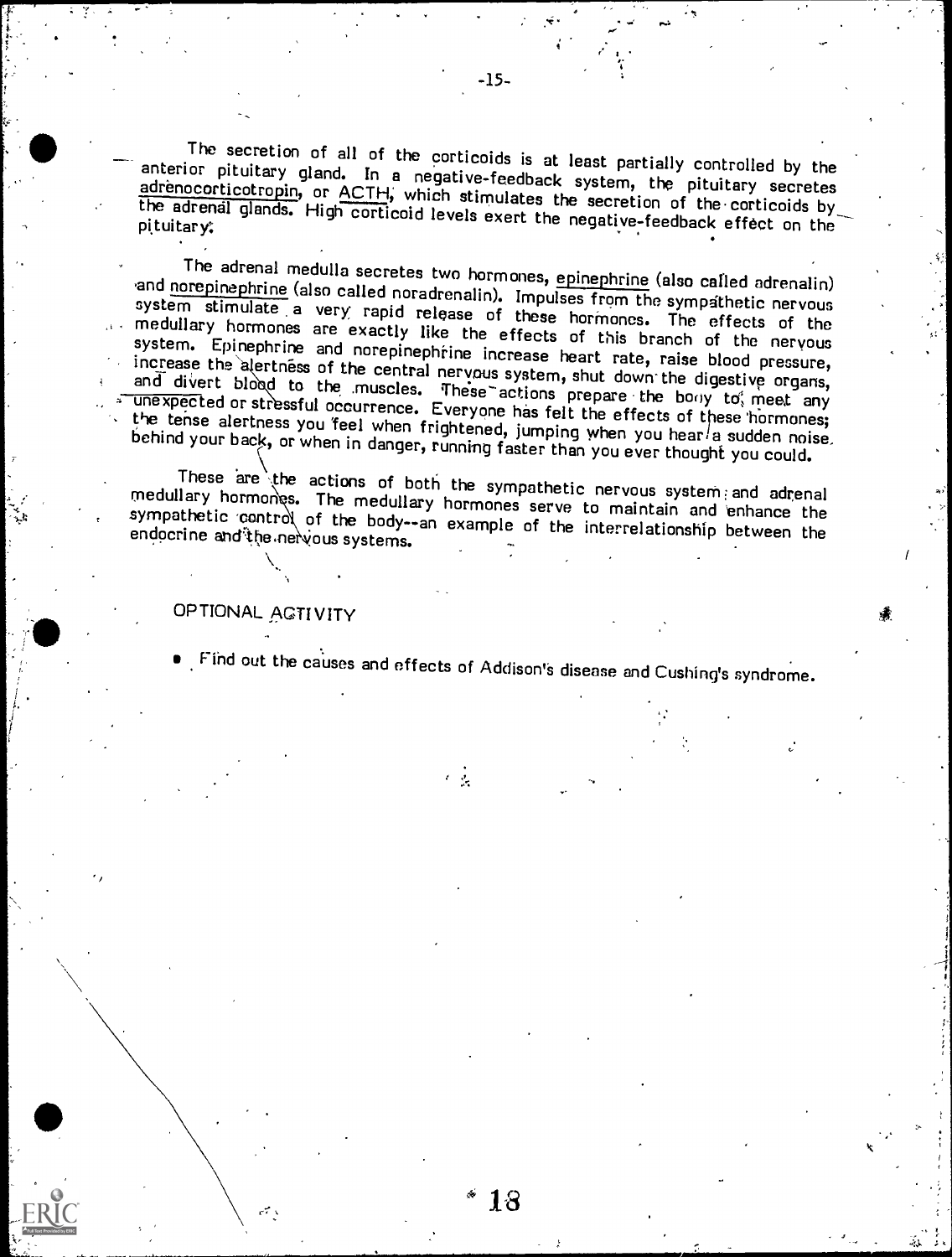## THE PANCREAS

-16-

#### **Objectives**

Upon completion of this module, you should be able to identify and describe the location, structure, endocrine functions, and hormones of the pancreas.

The pancreas functions as two different kinds of glands. Most of the pancreatic $\setminus$ tissue secretes digestive enzymes /which empty into the digestive system, through ducts. But a tiny part of pancreatic tissue secretes two endocrine-hormones which play a large role in the metabolic processes and health of the body.

The pancreas is located in the upper left side of the abdomen toward the back abdominal wall, where it sits below and slightly behind the stomach. It is about six inches long and weighs perhaps three ounces. Connective tissue divides the pancreas into several lobes which are corriposed primarily of enzyme-secreting tissue. However, scattered through this tissue are small groups, or islets, of endocrine cells. These groups are called the islets of Langerhans. They are ringed by capillaries which transport their secretions into the general circulation. Two types of secreting cells are found within the islets. They are classified as alpha cells or as beta cells depending on the hormones they secrete.

The alpha cells produce the  $ho$ rmone glucagon; the beta cells produce insulin. The secretion of these hormones is regulated by the level of glucose in the blood, or the blood sugar. A low blood-sugar fevel stimulates the production of glucagon, a hormone which acts on the liver. The liver stores glucose in the form, of glycogen. Glucagon stimulates the liver to release the glycogen into the blood as glucose. Glucagon, then, functions to raise the level of blood sugar, or glucose in the blood.

A high blood-sugar level stimulates the secretion of insulin. Insulin decreases blood sugar by causing the body cells (especially no set b) to increase their uptake of glucose from the blood. The rate at which cells us. glucose is regulated by the rate at which glucose is taken into the cells. So, by speeding up cell intake of glucose, insulin speeds up the rate of cell metabolism, and thus increases the production of energy throughout the body.

#### OPTIONAL ACTIVITIES

Investigate the causes and effects of diabetes. Why is sugar in the urine a diagnostic' test for diabetes? How does this- relate to -the pancreatic  $h$ ormones?

f .. Investigate the causes and effects of hypoglycemia.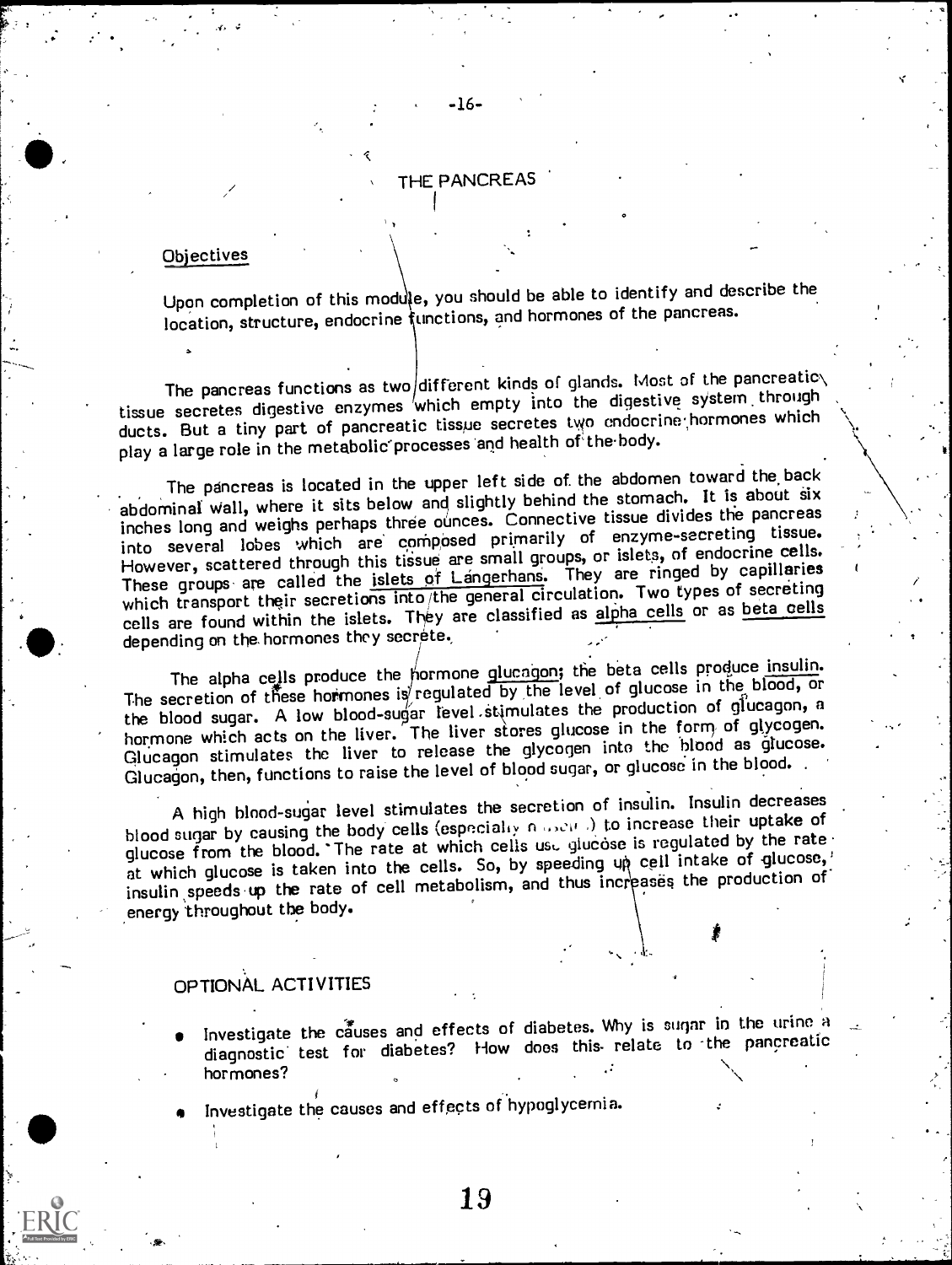## **THE GONADS**

-17-

#### **Objectives**

Upon' completion of this module, you should be able to identify and describe the locations, structures, endocrine functions, and hormones of the gonads.

The male and female gonads have double roles to play. They produce the reproductive cells (sperm and ova) that furnish the genetic material of a new human being, and also function as endocrine glands 'Which secrete the male and female hormones that are vital to the reproductive processes.

The testes, or male gonads, are ,located external to the body. They are two small glands roughly oval in shape. They are made up of several hundred feet of microscopic coiling tubes called the seminiferous tubules. Interstitial cells fill the spaces between the tubule coils. These are the endocrine cells, the cells responsible. for the secretion of hormones.

The testes (one of which is called a testis or testicle) produce the male reproductive cells or sperm, and secrete the male hormones. The male hormones are collectively called the androgens; testosterone is the principal androgen.

The anterior lobe of the pituitary controls secretion of hormones by the testes. Luteinizing hormone (LH) when secreted by the pituitary, stimulates the interstitial cells to produce androgens. Luteinizing hormone is therefore called interstitial cell stimulating hormone (ICSH) in the male. ICSH becomes active at puberty.

The androgens affect sexual development before oirth and again beginning at puberty. The presence of the male hormones is necessary for the fetus to develop male genitalia. The secretion of androgens at puberty bring. about the physical changes associated with the maturing reproductive system. Festosterone causes the development of the male secondary sex characteristics at puberty, such as the growth of pubic and body hair, the rapid bone growth that makes boys suddenly grow taller, the deepening of the voice, and increased muscular development.

The fund tion of the female gonads is the same as that of the male gonads: to produce the reproductive cells and the hormones that maintain reproductive activities. The major female hormones are estrogen and progesterone.

The female hormones cause the development of the female external genitalia. and the female reproductive system in the fetus. Estrogen is primarily responsible for the bodily changes at puberty. Estrogen affects the pattern of fat deposition;

\*20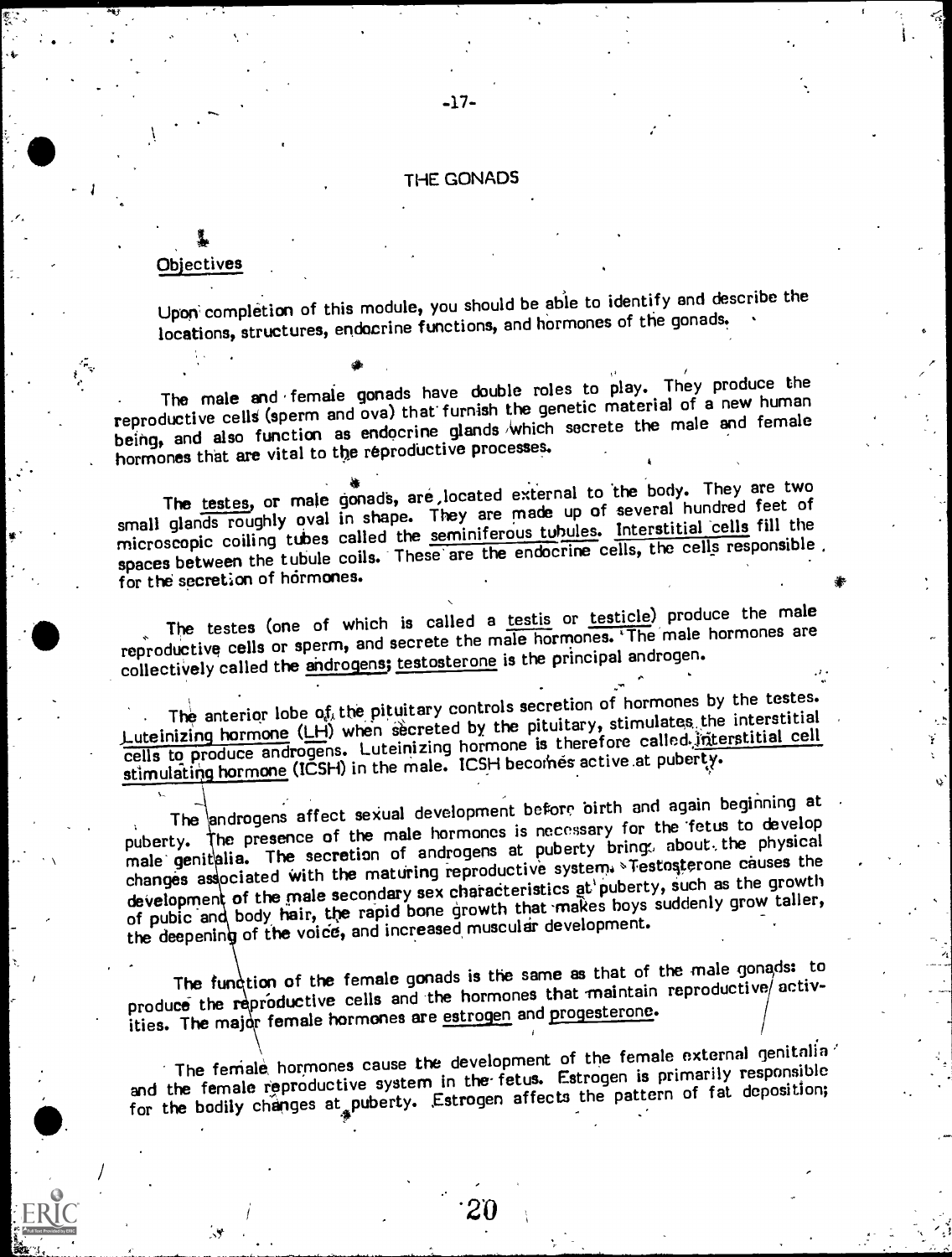breasts and hips become more rounded due to the action of this hormone. Estrogen also causes the pelvis to widen, stimulates the growth of pubic hair, and assists in maintaining the reproductive cycle after puberty. Progesterone helps prepare the reproductive organs for pregnancy. It brings about growth and thickening of the lining of the uterus, for the purpose of supporting and nourishing the developing embryo. When the progesterone level decreases, the uterine lining breaks down and sloughs off in the process of menstruation.

The cyclic changes of the menstrual process prepare the woman's body for pregnancy. These cyclic changes are the result of a complex yet orderly secretion of hormones from the anterior pituitary gland and the female gonads. The cycle begins with the secretion of follicle-stimulating, hormone (FSH) from the pituitary gland. This hormone. causes one follicle (containing an immature ovum) to begin growing and maturing. Around the fourteenth day  $/$ of the cycle there is a sharp increase in luteinizing hormone (LH, another pituitany hormone) and some increase in FSH secretion. This causes the follicle to rupture releasing the ovum (ovulation). The ovum is drawn into the uterine tubes and towards the uterus. Meanwhile: the ruptured follicle under the influence  $/6$ <sup>\*</sup>LH, undergoes a<sup>2</sup>rapid growth, forming a ball of yellowish cells. This new ball pf cells is called the corpus luteum. The corpus luteum is maintained by LH for ten to twelve days, during which time it secretes progesterone. If pregnancy occurs, the corpus luteum secretes progesterone until the developing placenta assumes that function. If pregnancy does not occur, the corpus luteum shrivels up and stops producing progesterone causing the blood level of that hormone to drop sharply. This triggers the anterior lobe of the pituitary to secrete FSH again, thus beginning a new hormonal (menstrual) cycle.

If fertilization does occur, the cycle takes a slightly different course. Another female endocrine gland, the placenta, develops and becomes functional. It secretes a hormone that inhibits the corpus luteum from degenerating. This prevents the occurrence of the menstrual flow and subsequent beginning of a new menstrual cycle.

During pregnancy, the placenta will function both as a source of fetal nourishment and as an endocrine gland.. Its functions cease at birth when it is expelled from the body.

The placenta attaches to the uterine lining, usually on the upper back wall of the uterus. It is a flat, irregular, dark red, membranous organ. Blood vessels from both the mother's and the fetus's circulatory systems make up the placenta. It also has a layer of small gland cells. Both the nourishing and the endocrine capabilities of the placenta perform the same basic functions: sustaining the pregnancy. Without the endocrine activity of the placenta, the uterus would probably abort the embryo.

The placenta secretes hormones throughout the pregnancy. The hormones secreted inciude chorionie gonadotropin (which resembles 'LH), estrogen, progesterone, and some of the same hormones as the adrenal cortex. Adrenocorticotrcpic hormone controls the secretion of these adrenal cortical hormones, as it does in the adrenal gland itself. Towards the end of the pregnancy, the placenta also secretes

tin je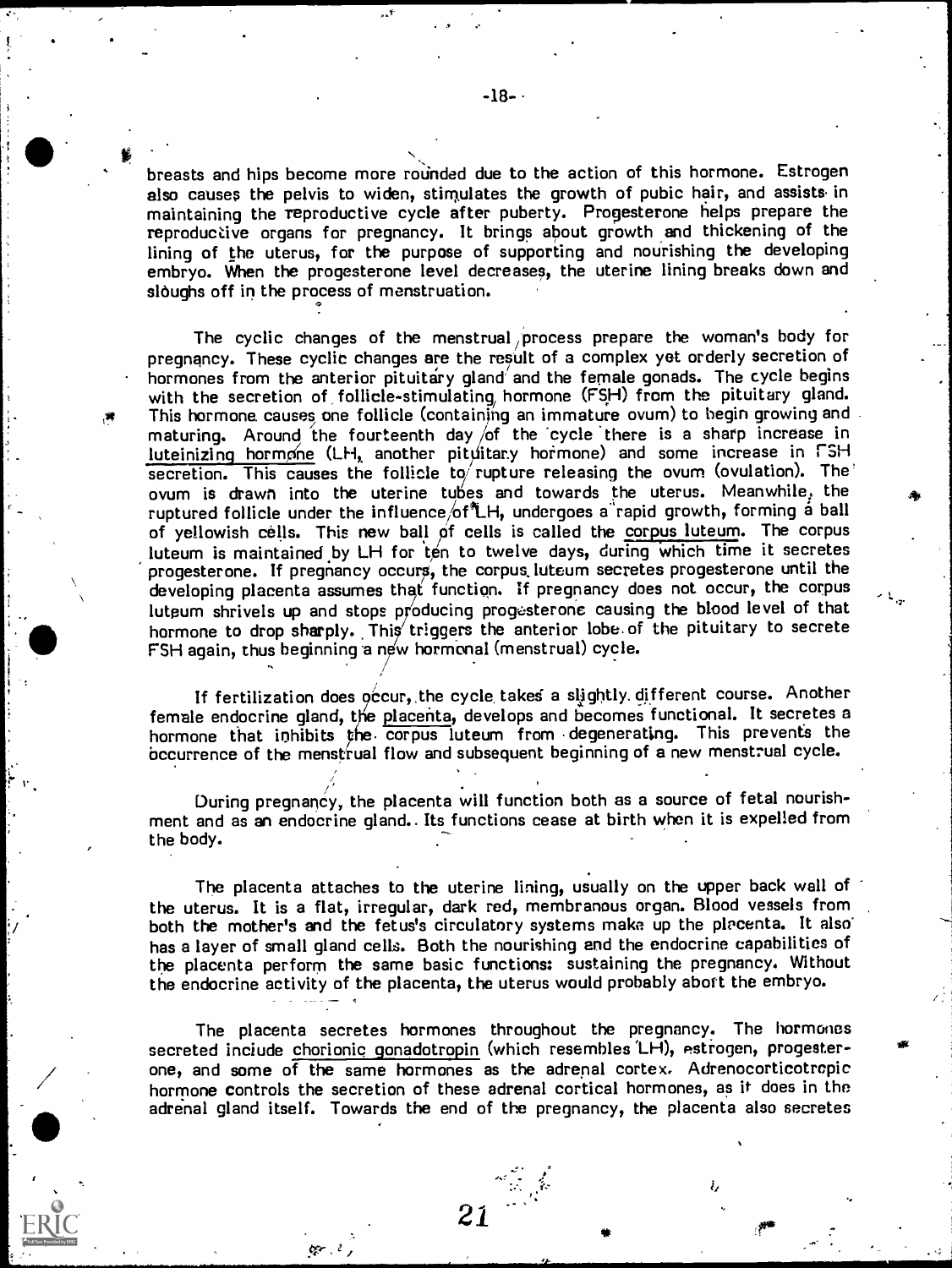a hormone called relaxin. Relaxin acts on the pelvic ligaments and bones, increasing their flexibility. This will ease the passage of the fetus through the birth canal. The placental hormones also stimulate the breasts. to develop their milk-producing glands to prepare for the need to nourish the infant after birth.

Placental hormones function to sustain the pregnancy and to protect the fetus. . Progesterone especially maintains the uterine lining and prevents the uterus from ... 'expelling the fetus prematurely. Together these hormones, and hormones from the anterior pituitary, regulate the complex cycles of the female reproductive system.

22

 $\int$ 

...,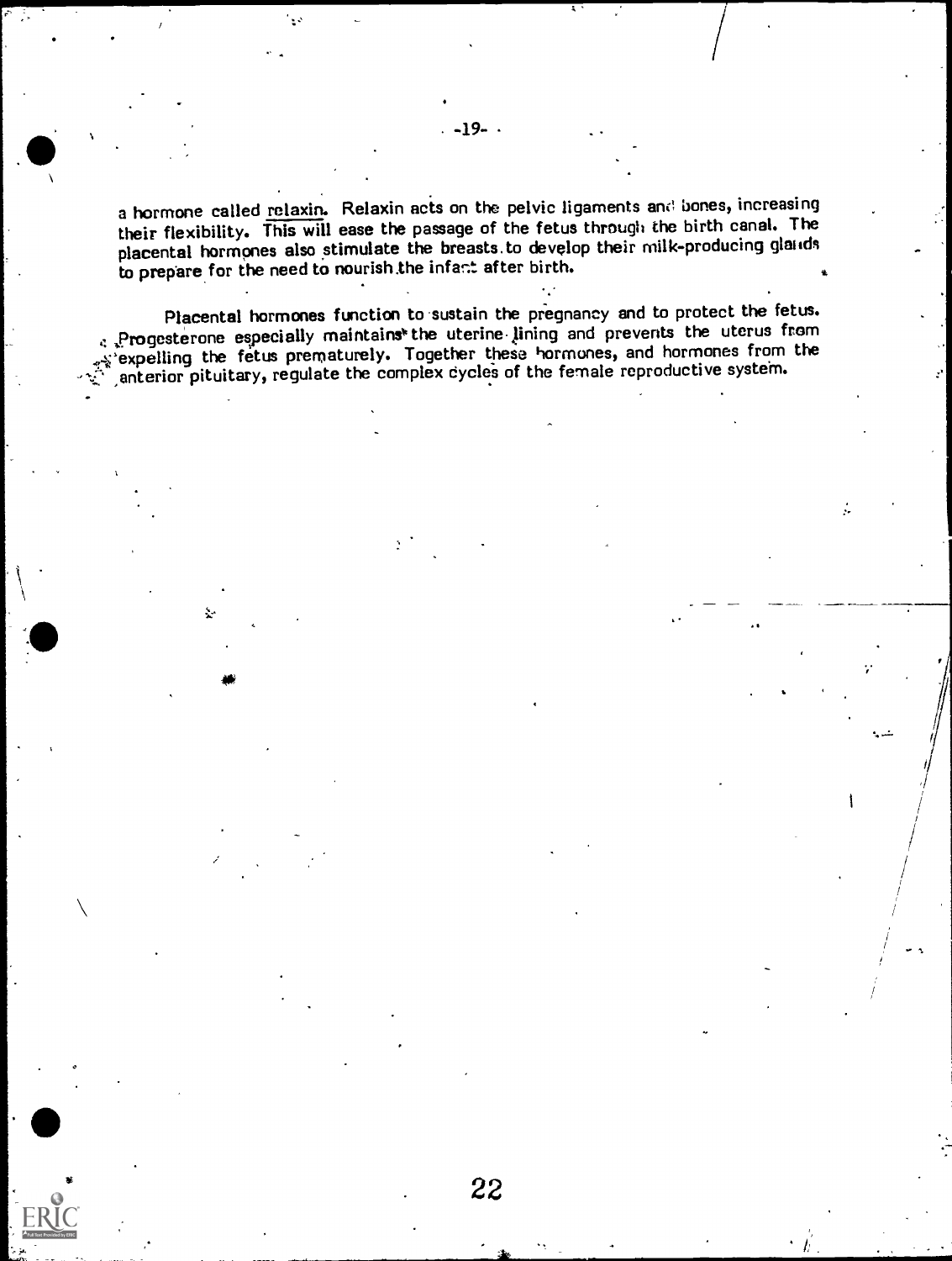## OPTIONAL ACTIVITY

a

 $\mathcal{E}$ 

 $\overline{1}$ 

| S                    | R | K  |                    | 0 | A            | D                       | S           |   | N | G | Ε | D  | S | E     | S |
|----------------------|---|----|--------------------|---|--------------|-------------------------|-------------|---|---|---|---|----|---|-------|---|
| P                    | A | ٧  |                    |   | D            |                         | 0           | R | Υ | Н | T | A  | R | A     | P |
| ٧                    | P | N  |                    |   | C            | A                       |             | 0 | R | P | N | N  | 0 | S.    | R |
| H                    | Y | A  | E.                 | E | H            | ٧                       | U           | p | Q | H | 0 | D  | A | G     | 0 |
| Y                    | N | 0  | N                  |   | J            | E                       | 0           | A | E | P | G | R  | T | I     | G |
| N                    | E | N  | $\mathsf T_-$      | C | ΊL           | $\hat{c}$               | $\mathsf S$ | 0 | N | M | A | 0  | E | N     | E |
| G                    | G | N  | A                  | W | R            | χ                       | A           |   | 0 | Z | C | G  | N | W     | S |
| E                    | N | I  | $\bf{0}$           | S | Z            | E                       |             | A | R | D | U | E  | E | U     | T |
| D                    | A | C  | E                  | M | T            |                         | A           | I | E | 0 |   | N  | C | E     | E |
| 0                    | D | Ε  | N                  |   | R            | A                       | S.          | S | Τ | E | G | S  | Τ | 0     | R |
| $\pmb{\mathsf{V}}$ - | 0 | Χ  | B                  | 0 | $\mathsf{A}$ | $\boldsymbol{0}$        | $\cdot$ Q   | Y | S | Q | P | E  | I | N     | 0 |
| E                    | M | S. | $\mathbf{\bar{p}}$ | A | $\mathsf{C}$ | $\overline{\mathsf{S}}$ | H           | E | 0 | A | T | I  | N | E     | N |
| $\cdot$ V            | C |    | U                  |   | D            | C                       | U           | Έ | T | E | S | G  | M | N     | E |
| D                    | C |    | D                  | G | B            | H                       | N           | I | Ş | A | Ε | A  | C | R     | W |
| N                    | N | F  | I                  | G | A            |                         | D           | D | E | D | N | R  |   | D     | 0 |
| G                    | χ | B  | U                  | P |              |                         | U           |   |   | A | R | Y. | T | $F^+$ | B |

Find the following terms in this maze by circling the words. They may appear frontwards or backwards, vertically, horizontally, or diagonally.

23

 $\sim$   $\sim$ 

| androgens | --<br>$\overline{\phantom{a}}$<br>τ. | <b>Contract Contract Contract</b><br>٠.<br>٠<br>pancreas |        | prolactin    |
|-----------|--------------------------------------|----------------------------------------------------------|--------|--------------|
| estrogen  |                                      | parathyroid                                              |        | testosterone |
| glucagon, |                                      | pituitary                                                | $\sim$ | tropic       |
| hormone   |                                      | progesterone                                             |        |              |

-20-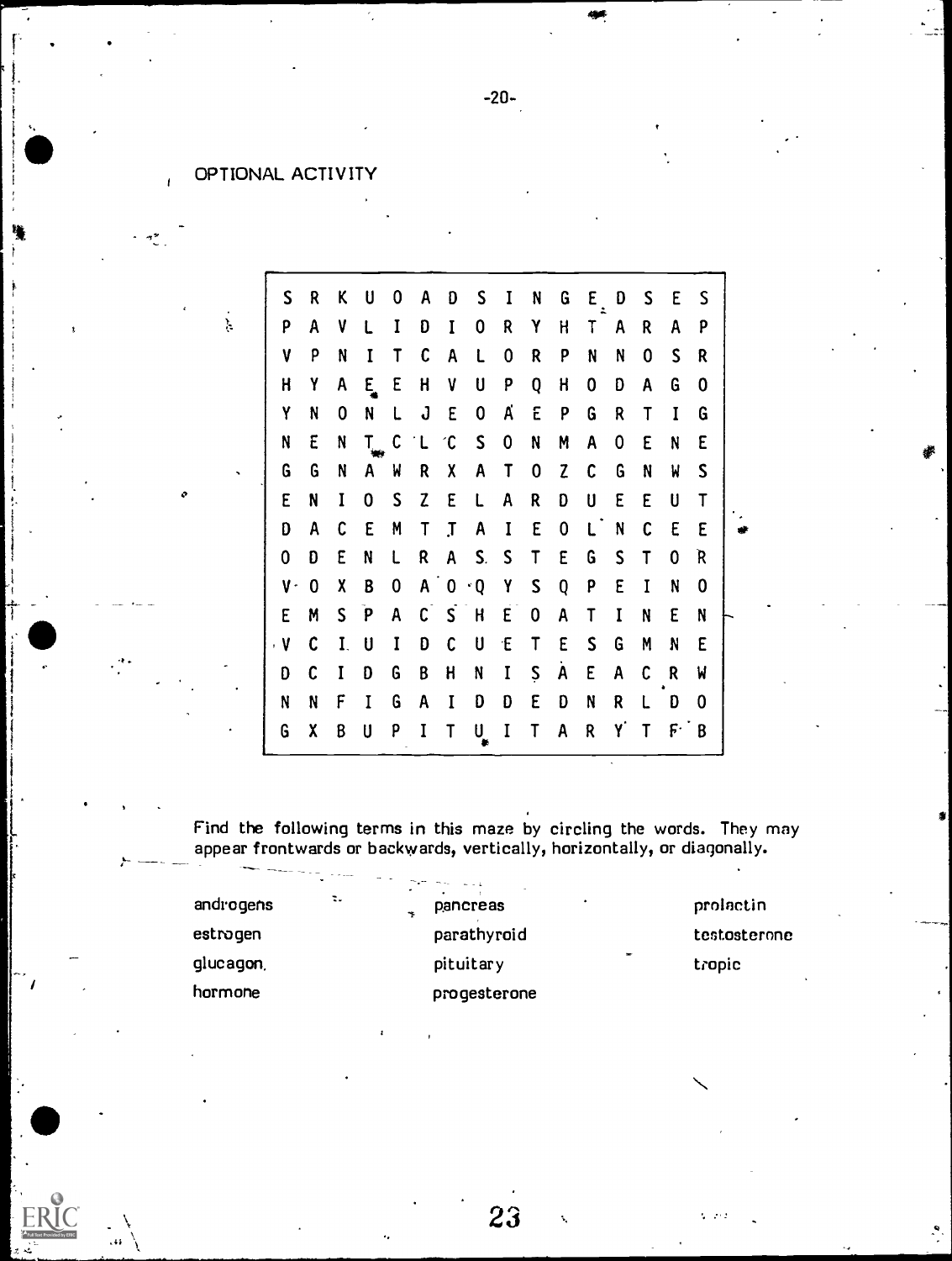#### GLOSSARY

-21-

adenohypophysis:

adrenal cortex:

adrenal glands:

adrenal medulla:

adrenocorticotropin (ACTH):

corticoids: adrenal cortical hormones.

the anterior lobe of the pituitary gland.

the outer layer of the adrenal gland, made up of endocrine' tissue.

endocrine glands composed of an outer cortex and inner medulla; located directly above the kidneys.

the inner layer of the adrenal gland, made up of nervous tissue.

a hormone secreted by the pituitary, essential to the growth and maintenance of the adrenal cortex.

aldosterone: <br>a mineralocorticoid secreted by the adrenal cortex.

alpha cells: ether cells found within the pancreas which produce and secrete glucagon.

androgens: male sex hormones.

antidiuretic hormone (ADH): a hormone secreted by the posterior lobe of the pituitary gland, regulates fluid belance.

beta cells: ether cells found within the pancreas which produce and secrete insulin.

calcitonin: a hormone secreted by the thyroid gland.

/

corpus luteum:  $\overline{a}$  a yellow body of cells which develops from the ovatian follicle following ovulation.

endocrine system: the system of glands which secrete hormones directly into the bloodstream.

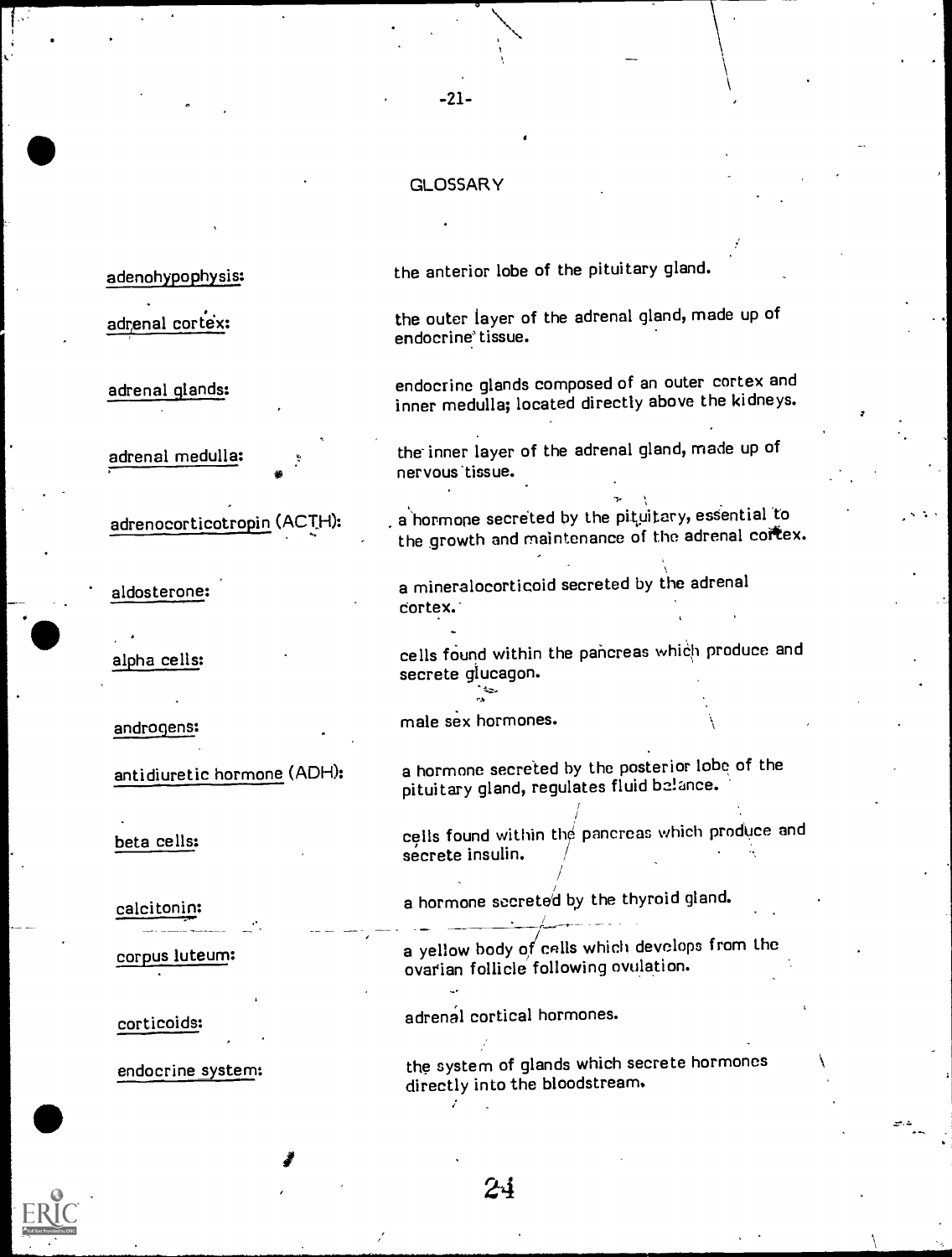epinephrine (adrenalin):

estrogen:

exocrine gland:

follicle-stimulating hormone (FSH):

glands: secretory organs or structures.

interstitial cell<sup>-</sup><br>stimulating hormone (ICSH):

a hormone secreted by the adrenal medulla.

a female sex hormone.

a gland whose secretion reaches the exterior of the body directly or through ducts.

a tropic hormone secreted by the anterior lobe<br>of the pituitary.

glucagon:  $\overline{a}$  a hormone secreted by the alpha cells of the pancreas.

glucocorticoids: adrenal cortical hormones which are involved<br>with protein and carbohydrate metabolism.

gonadotropins: gonad-stimulating hormones.

gonads: sex glands, ovaries and testes.

growth hormone (GH,:<br>couldtes enouth. regulates growth.

hormones: chemical messengers secreted by endocrine glands.

hypophysis:  $\qquad \qquad \qquad \qquad$  the pituita $\frac{1}{y}$  gland.

25

hypothalamus: portion of the diencephalon; controls pituitary activities.

insulin: a hormone secreted by the beta cells of the insulin: pancreas.

interstitial cells: cells which produce testosterone, located in the testes.

luteinizing hormone, secreted by the pituitary.

eh,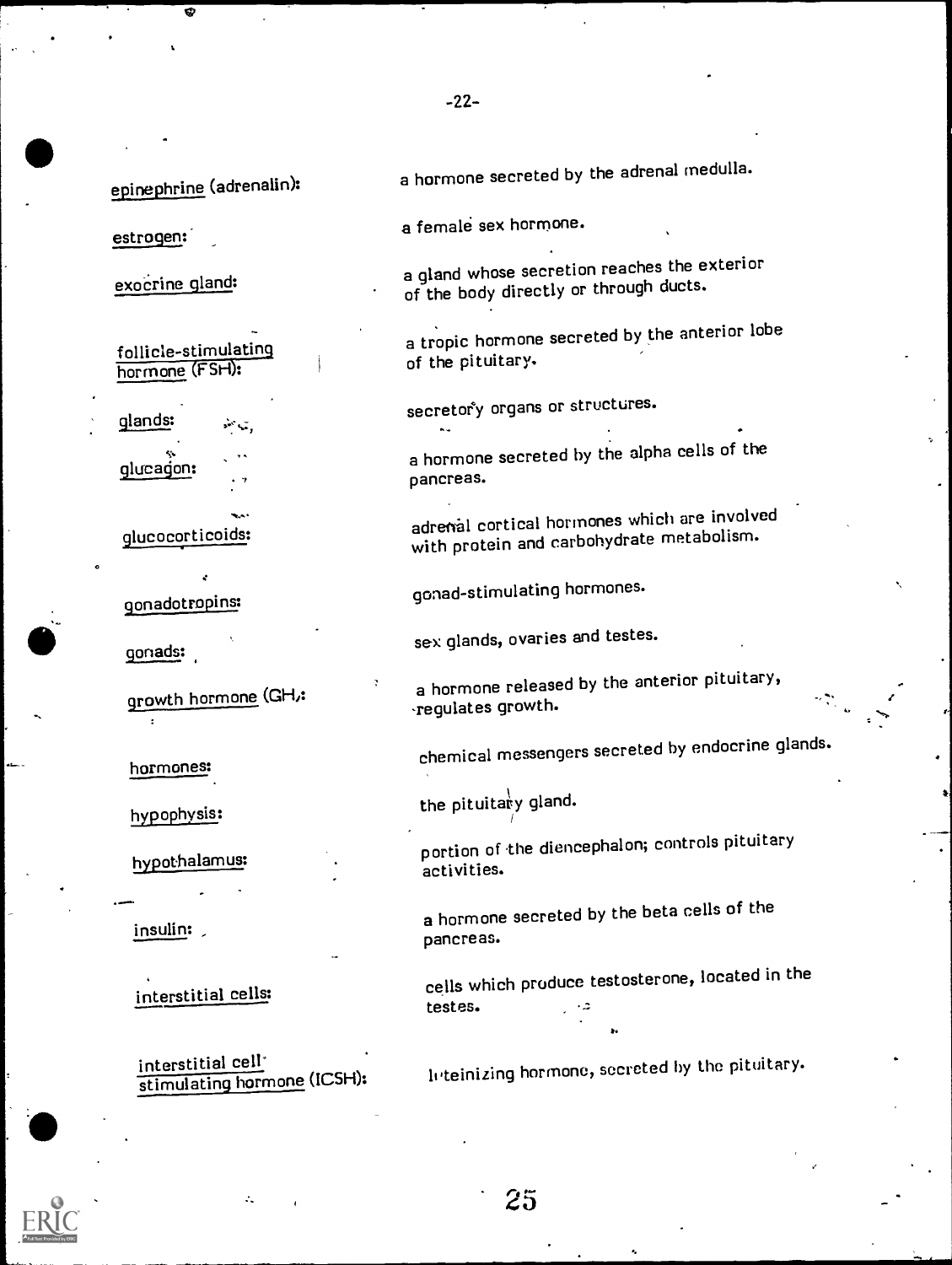luteinizing hormone (LH):

melanocyte-stimulating ' hormone (MSH):

ml neralocorticoids:

negative feedback:

neurohypophysis:

norepinephrine (noradrenali n):

oxytocin:

parathyroid glands:

parathyroid hormone: Xparathormone)

pineal body:

pituitary gland (hypophysis):

placenta:

progesterone:

islets of Langerhans: clusters of endoctine cells within the pancreas.

tropic hormone secreted by the anterior lobe of the pituitary.

a hormone secreted by the anterior  $\text{lobe}$  of the pituitary, believed to be responsible for darkening skin color.

 $\mathcal{Q}(\mathcal{A}_1)$ 

A

hormones produced by the adrenal cortex maintain fluid and electrolyte balances.

a process by which hormone secretion is controlled.

posterior portion of the pituitary gland.

a hormone produced by the adrenal medulla.

a pituitary hormone which stimulates contractions in the uterus and release of milk from the mammary glands.

endocrine glands, located close to the thyroid.

the hormone secreted by parathyroid glands.

a small gland attached to the posterior of the third ventricle of the brain; it may or may not be an endocrine gland:

the endocrine gland attacned to the base of the brain, secretes several hormones which regulate many body processes and activities; often called the master gland.

an organ in the uterus through which he fetus receives nourishment; it also ecretes hormones.

a female horm one which stimulates and regulates many r .productive activities.

 $26$ 

#### $-23-$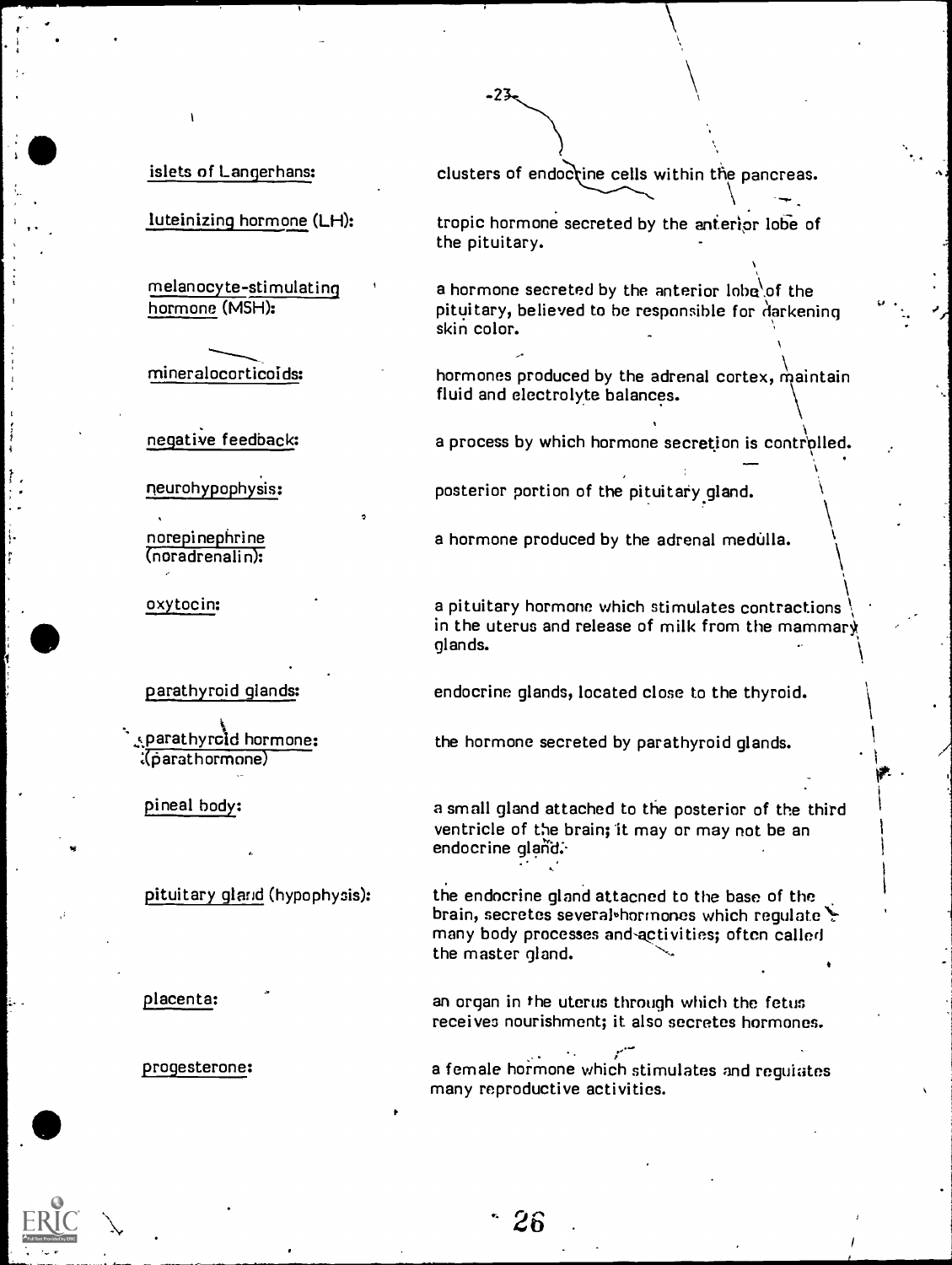relaxin:

seminiferous tubyles:

 $\textsf{tests:}$  (s. testis, testicle)

testosterone:

thymus:

thyroid gland:

thyroid-stimulating hormone (TSH):

thyroxin:

triiodothyronine:

tropic hormones:

prolactin: a hormone produced by-the pituitary gland, initiates lactation.

-24-

-a hormone secreted by the placenta near the end of pregnancy.

small channels within the testes in which semen is produced and conducted.

male reproductive glands, located in the scrotum, which produce spermatozoa and testosterone.

principal androgen, stimulates growth of male sex characteristics. ,

a "mystery" gland, apparently involved in the body's response- to disease.

an endocrine gland located in the base of the neck, helps control body metabolism.

 $\cdot$  a tropic hormone which stimulates production. of thyroid hormones.

a hormone produced by the thyroid gland.

a hormone produced by the thyroid gland.

hormones which stimulate the secretion of other hormones.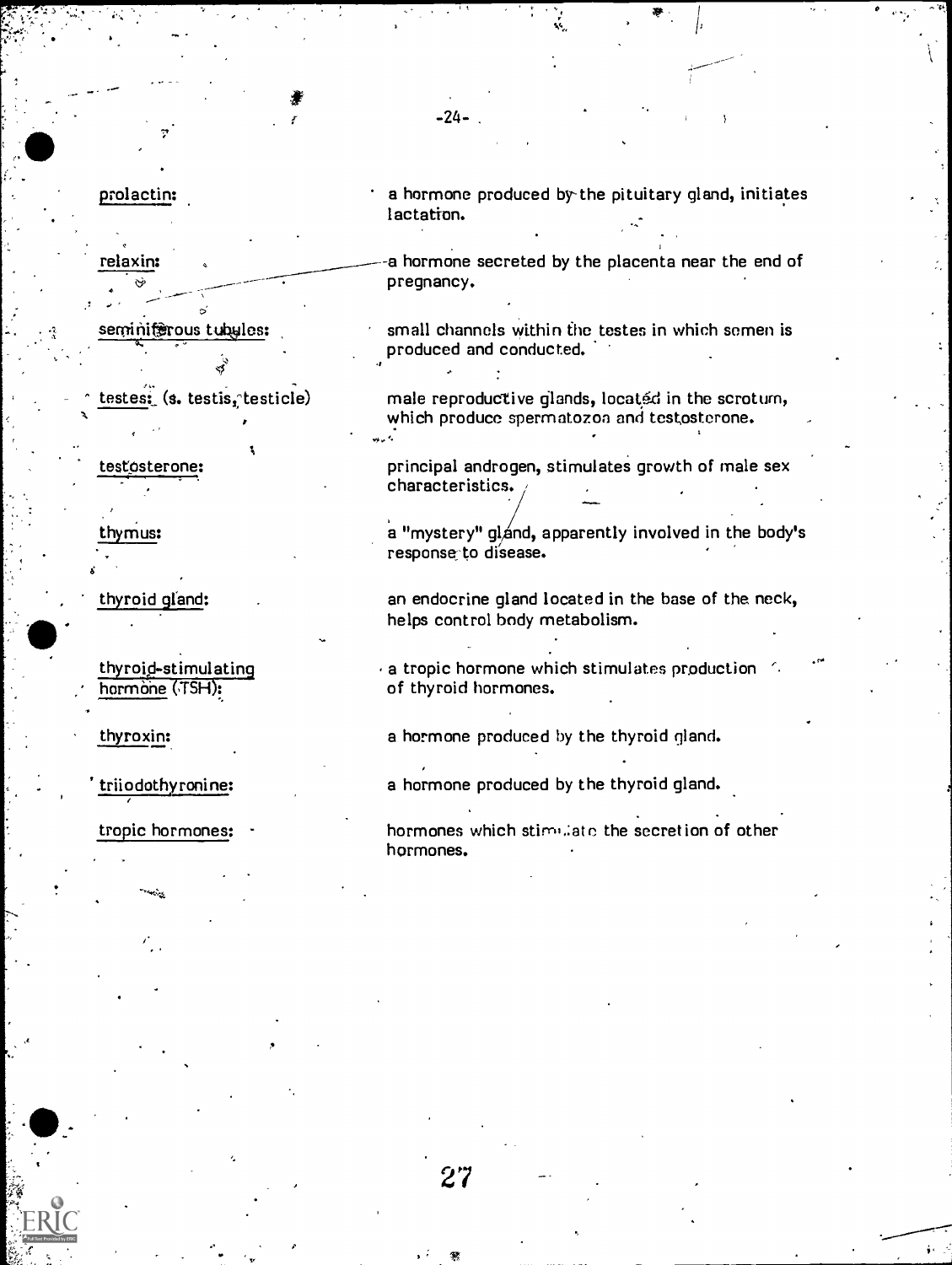#### The,Endocrine System POST-TEST

## 1. All endocrine glands secrete their hormones into:

- A. ducts.<br>B. the blo
- the bloodstream.
- $C_{\bullet}$  or gans.
- D. nerve tissue.
- 2. The functions of the endocrine system are most similar to the functions of which system?

28

- A. nervous<br>B. respirat
- B. respiratory<br>C. digestive
- C. digestive<br>D. muscular
- muscular

3. The most common mechanism of controlling hormone secretion is:

4. Which endocrine gland is known as the master gland?

- A. pancreas
- B. pituitary<br>C. thyroid<br>D. adrenal
- 
- adrenal

5. Tropic hormones exert their effect directly on the:

- A. endocrine glands.<br>B. heart.
- 
- B. heart.<br>C. nervou C. nervous system.<br>D. brain.
- D. brain.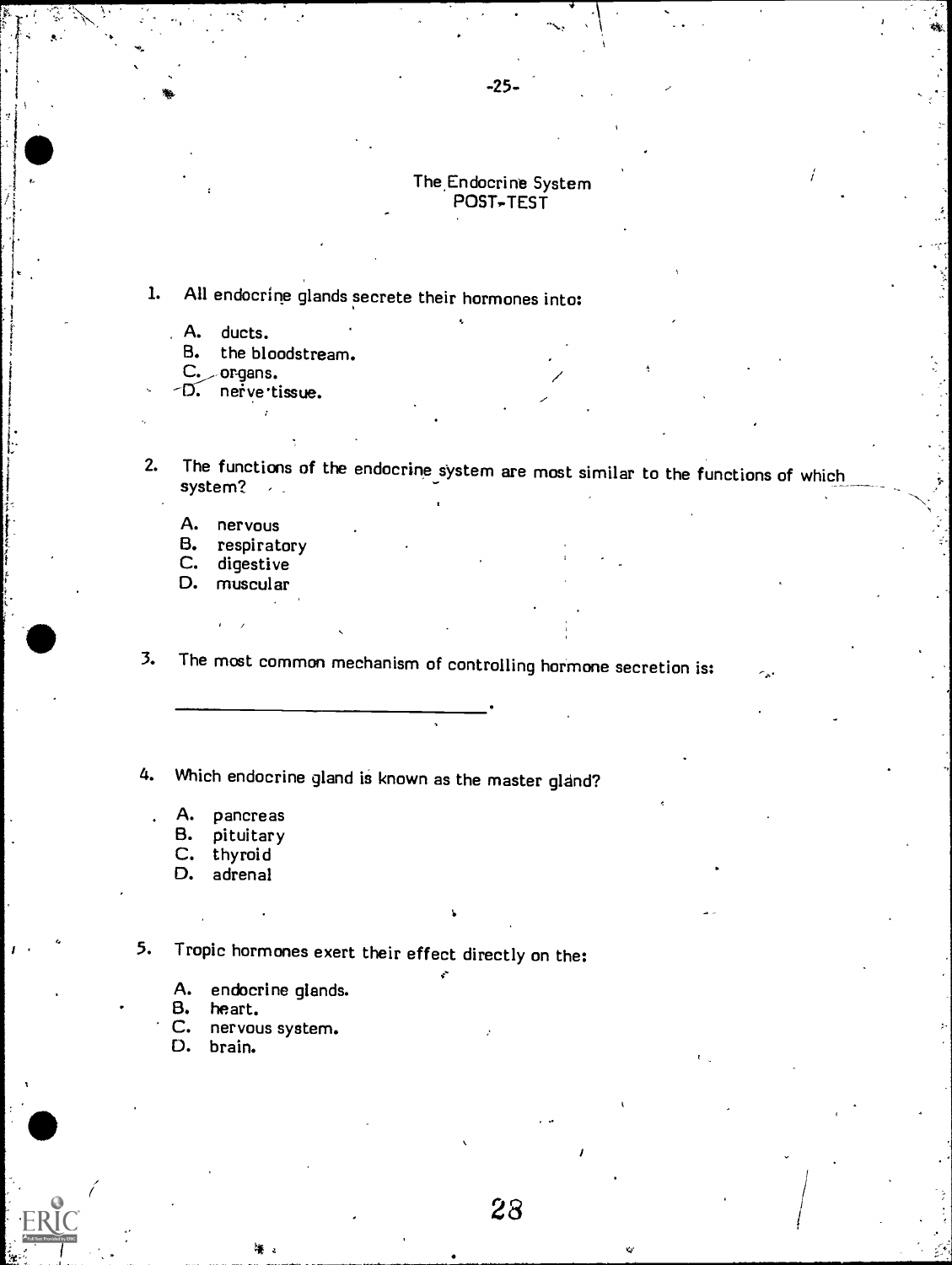6. Which endocrine gland is directly connected to the hypothalamus?

-26-.

7. Name the two "mystery organs" that may qualify as endocrine glands.

8. Match the endocrine gland to its name below by putting the correct letter on the line next to the name of the gland.



pituitary thyroid pancreas adrenal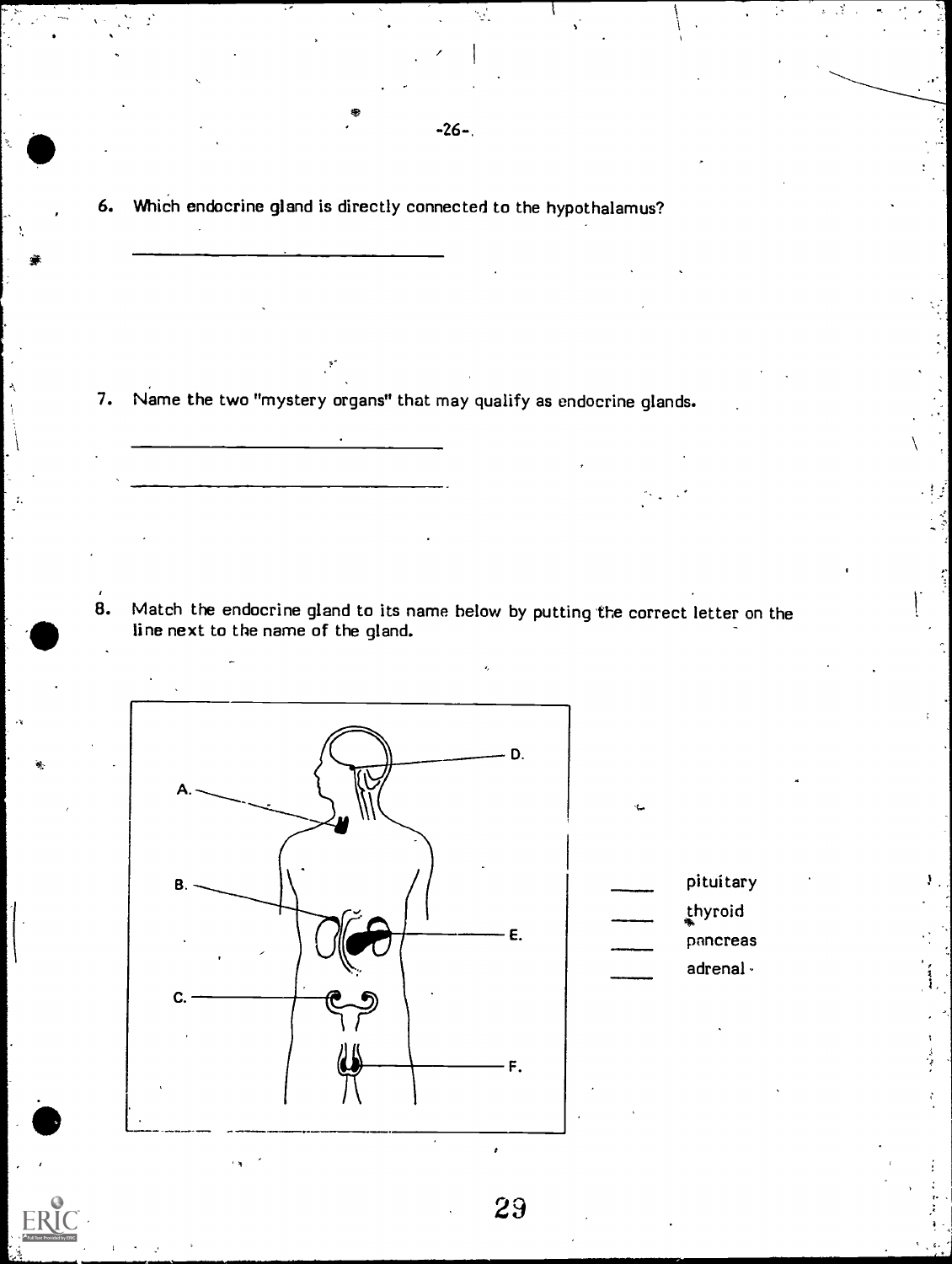-9. All endocrine glands secrete chemical messengers called:

 $\bullet$  -27-

10. The four tiny endocrine glands located within the thyroid gland are the:

11.. Give another name for the pituitary gland..

12. The hypothalamus communicates with the anterior pituitary through a:

 $\sum_{i=1}^{N}$ 

- A. web of capillaries.
- B. master gland.

C. connection of bones.<br>D. nerve network.

nerve network;

13. The posterior lobe of the pituitary is made-of what kind of tissue?

14. The pituitary hormone that helps control the body's fluid balance is:

- 
- A. oxytocin. B. antidiuretic hormone.<br>C. prolactin.
- prolactin.
- D. luteinizing hormone.

15. What part of the pituitary gland secretes tropic hormones?

 $\mathcal{L}^{\text{max}}$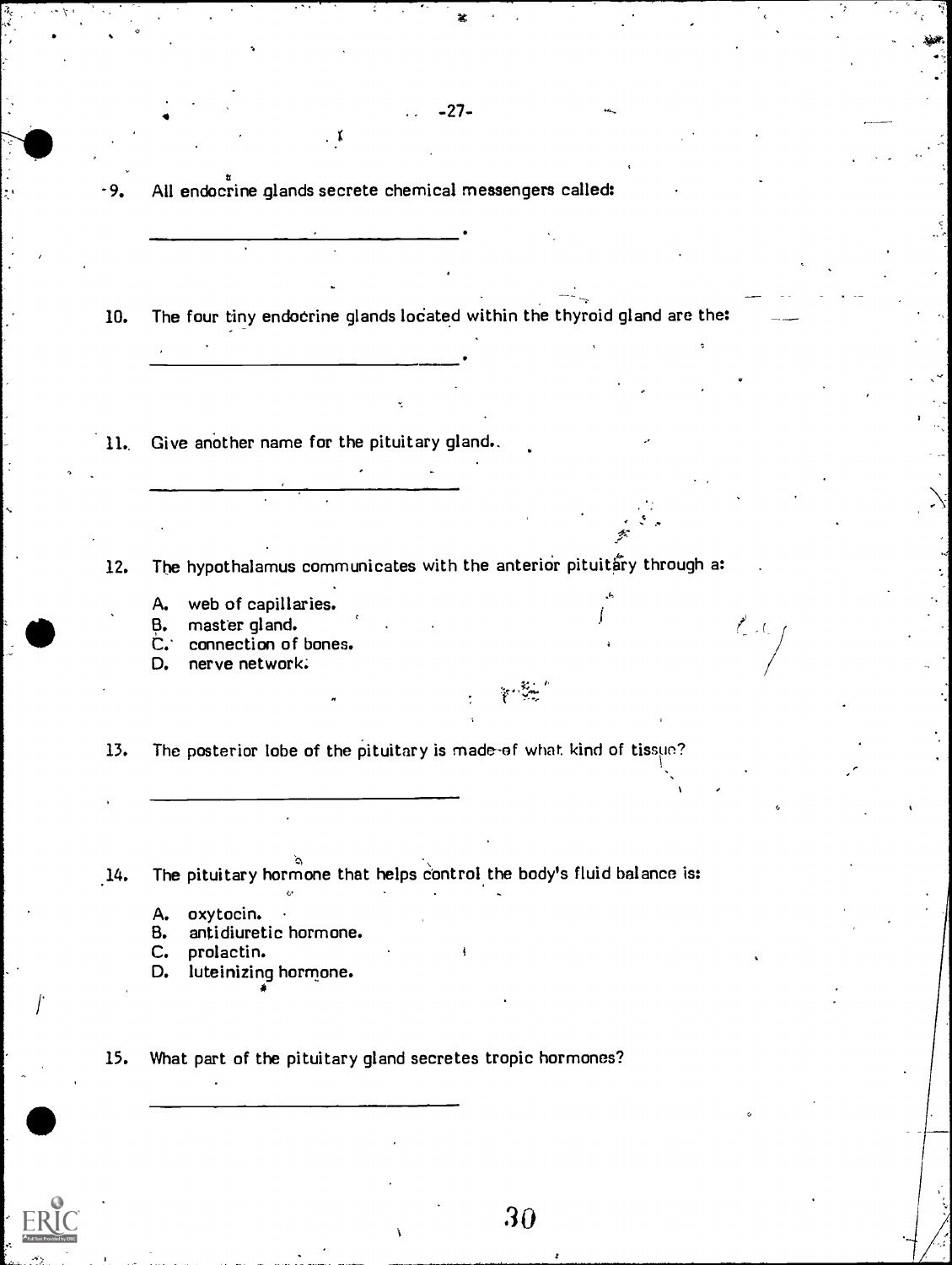|                                                                                                                                                                                                                                                                                                                                                                                                      | Which pituitary hormone controls secretions of the thyroid gland? |  |
|------------------------------------------------------------------------------------------------------------------------------------------------------------------------------------------------------------------------------------------------------------------------------------------------------------------------------------------------------------------------------------------------------|-------------------------------------------------------------------|--|
|                                                                                                                                                                                                                                                                                                                                                                                                      |                                                                   |  |
|                                                                                                                                                                                                                                                                                                                                                                                                      |                                                                   |  |
|                                                                                                                                                                                                                                                                                                                                                                                                      |                                                                   |  |
| Secretions of the pituitary gland are controlled by what organ?                                                                                                                                                                                                                                                                                                                                      |                                                                   |  |
|                                                                                                                                                                                                                                                                                                                                                                                                      |                                                                   |  |
|                                                                                                                                                                                                                                                                                                                                                                                                      |                                                                   |  |
|                                                                                                                                                                                                                                                                                                                                                                                                      |                                                                   |  |
| The thyroid and parathyroid glands are located in the:                                                                                                                                                                                                                                                                                                                                               |                                                                   |  |
| abdomen.<br>A.                                                                                                                                                                                                                                                                                                                                                                                       |                                                                   |  |
| $\sum_{i=1}^{\infty} \frac{1}{2} \sum_{i=1}^{\infty} \frac{1}{2} \sum_{i=1}^{\infty} \frac{1}{2} \sum_{i=1}^{\infty} \frac{1}{2} \sum_{i=1}^{\infty} \frac{1}{2} \sum_{i=1}^{\infty} \frac{1}{2} \sum_{i=1}^{\infty} \frac{1}{2} \sum_{i=1}^{\infty} \frac{1}{2} \sum_{i=1}^{\infty} \frac{1}{2} \sum_{i=1}^{\infty} \frac{1}{2} \sum_{i=1}^{\infty} \frac{1}{2} \sum_{i=1}^{\infty$<br>chest.<br>В. |                                                                   |  |
| C.<br>head.<br>neck.<br>Đ.                                                                                                                                                                                                                                                                                                                                                                           |                                                                   |  |
|                                                                                                                                                                                                                                                                                                                                                                                                      |                                                                   |  |
|                                                                                                                                                                                                                                                                                                                                                                                                      |                                                                   |  |
| The hormones of the thyroid play an important role in the body's regulation of:                                                                                                                                                                                                                                                                                                                      |                                                                   |  |
| balance.<br>A.                                                                                                                                                                                                                                                                                                                                                                                       |                                                                   |  |
| B.<br>fluids.                                                                                                                                                                                                                                                                                                                                                                                        |                                                                   |  |
|                                                                                                                                                                                                                                                                                                                                                                                                      |                                                                   |  |
| $C_{\bullet}$<br>metabolism.<br>D.                                                                                                                                                                                                                                                                                                                                                                   |                                                                   |  |
| cholesterol.                                                                                                                                                                                                                                                                                                                                                                                         |                                                                   |  |
|                                                                                                                                                                                                                                                                                                                                                                                                      |                                                                   |  |
| Which of the following hormones is NOT secreted by the thyroid gland?                                                                                                                                                                                                                                                                                                                                |                                                                   |  |
| A. adrenalin                                                                                                                                                                                                                                                                                                                                                                                         |                                                                   |  |
| thyroxin<br>в.                                                                                                                                                                                                                                                                                                                                                                                       |                                                                   |  |
| calcitonin<br>C.<br>D.                                                                                                                                                                                                                                                                                                                                                                               |                                                                   |  |
| triiodothyronine                                                                                                                                                                                                                                                                                                                                                                                     |                                                                   |  |
|                                                                                                                                                                                                                                                                                                                                                                                                      |                                                                   |  |
| What mineral is necessary for the synthesis of thyroid hormones?                                                                                                                                                                                                                                                                                                                                     |                                                                   |  |
|                                                                                                                                                                                                                                                                                                                                                                                                      |                                                                   |  |
|                                                                                                                                                                                                                                                                                                                                                                                                      |                                                                   |  |
|                                                                                                                                                                                                                                                                                                                                                                                                      |                                                                   |  |

 $\ddot{\ddot{\psi}}$ 

Ķ

 $\frac{1}{2}$  .

ŀ.

Ţ,

 $ERIC$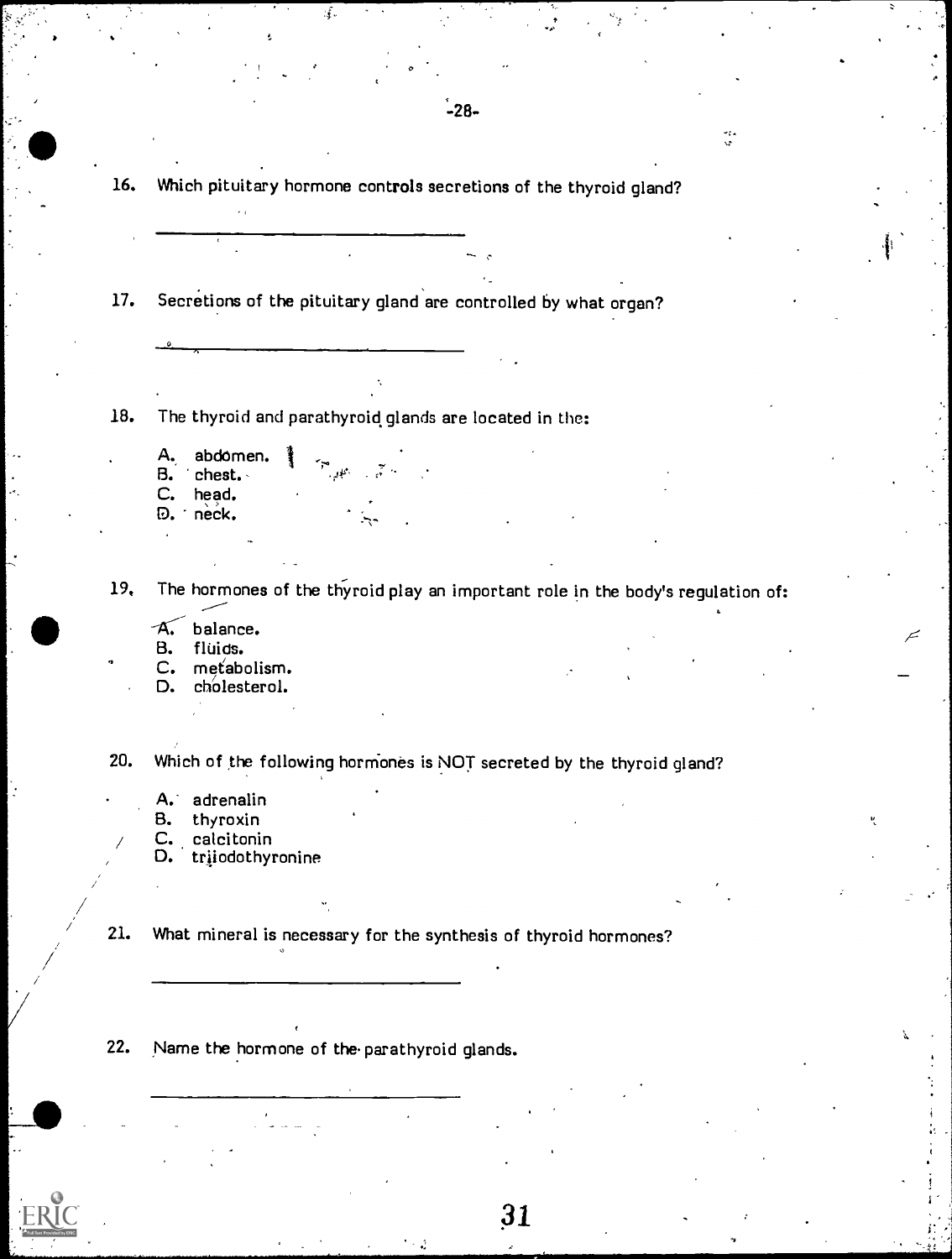$-29-$ 

 $23. \quad$  The parathyroid glands control the blood-level concentration of which substance? .

Ĺ

A. iron<br>B. pota

B. potassium<br>C. calcium

C. calcium<br>D. sodium

sodium

 $24.$  The adrenal glands are located on top of which organs?

A. lungs

B. ovaries

C. kidneys

D. intestines

25. Name the two layers of the adrenal glands.

26. Which of the following is a.harmone of the adrenal glands?

A. testosterone<br>B. insulin

B. insulin<br>C. estroge

estrogen

D. epinephrine $\backslash$ 

27. The actions of the adrenal hormones are very similar to the actions of what part of the nervous system?

28. Which class of adrenal hormones is primarily concerned with the metabolism of carbohydrates and protein?

- A. mineralocorticoids<br>B. androgens
- 
- C. glucocorticoids ;<br>D. estrogens
- 

32

rrs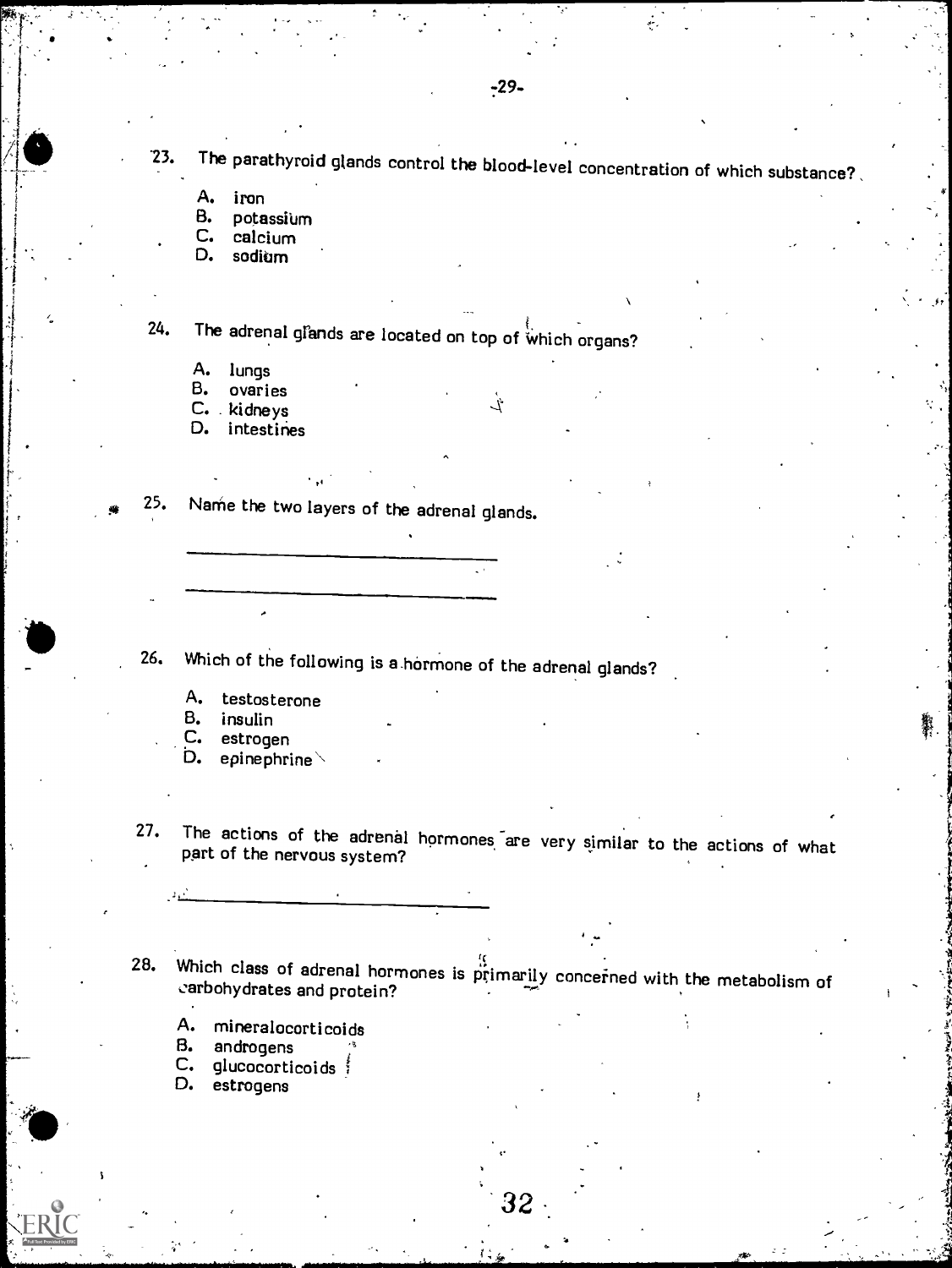$^{\circ}$ 29. Which hormone deals with the transport of sodium ions in the kidneys?

-30-

- A. testosterone<br>B. norepinephri
- B. norepinephrine<br>C. adrenocorticoti
- adrenocorticotropin
- D. aldosterone
- $\frac{1}{2}$ 30. Name the two adrenal hormones that increase heart rate, raise brood pressure, increase alertness, and divert blood to the muscles in "fight-or-flight" situations.

- ,31. The pancreas is located:
	- A. between the lungs.
	- behind the stomach.
	- $\mathbb C$ . below the intestines.<br>D. beside the liver.
	- beside the liver.
- 32. Name the two types of endocrine cells in the pancreas.

33. The pancreatic hormones regulate the level of which substance in the blood?

- A. cholesterol<br>B. oxygén
- oxygén
- ,C.- glucose
- carbon dioxide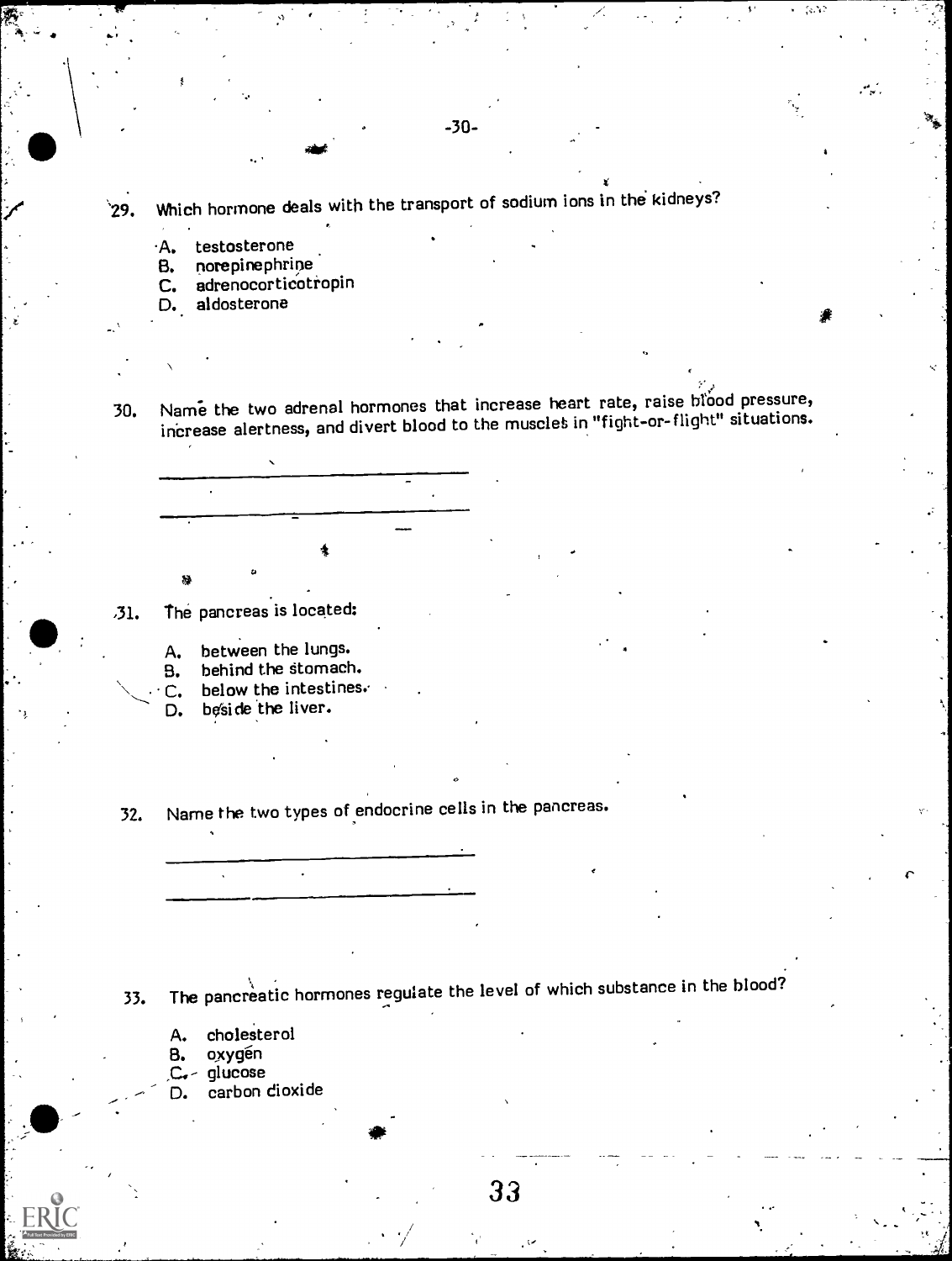34. Name the two hormones of the pancreas.

35. The secretion of pancreatic hormones is controlled by:

- A. metabolic rates.
- B. pancreatic enzymes.
- C. tropic hormones.
- D. blood-sugar levels.

36. The islets of Langerhans are the endocrine cells of what organ?

37.. What are the endocrine cells of the testes called?

38. The male hormones are collectively known as the:

A. testicles.

- B. estrogens.
- C. progesterones.<br>D. androgens.
- androgens.

39. Name the two major female<sup>#</sup>normones.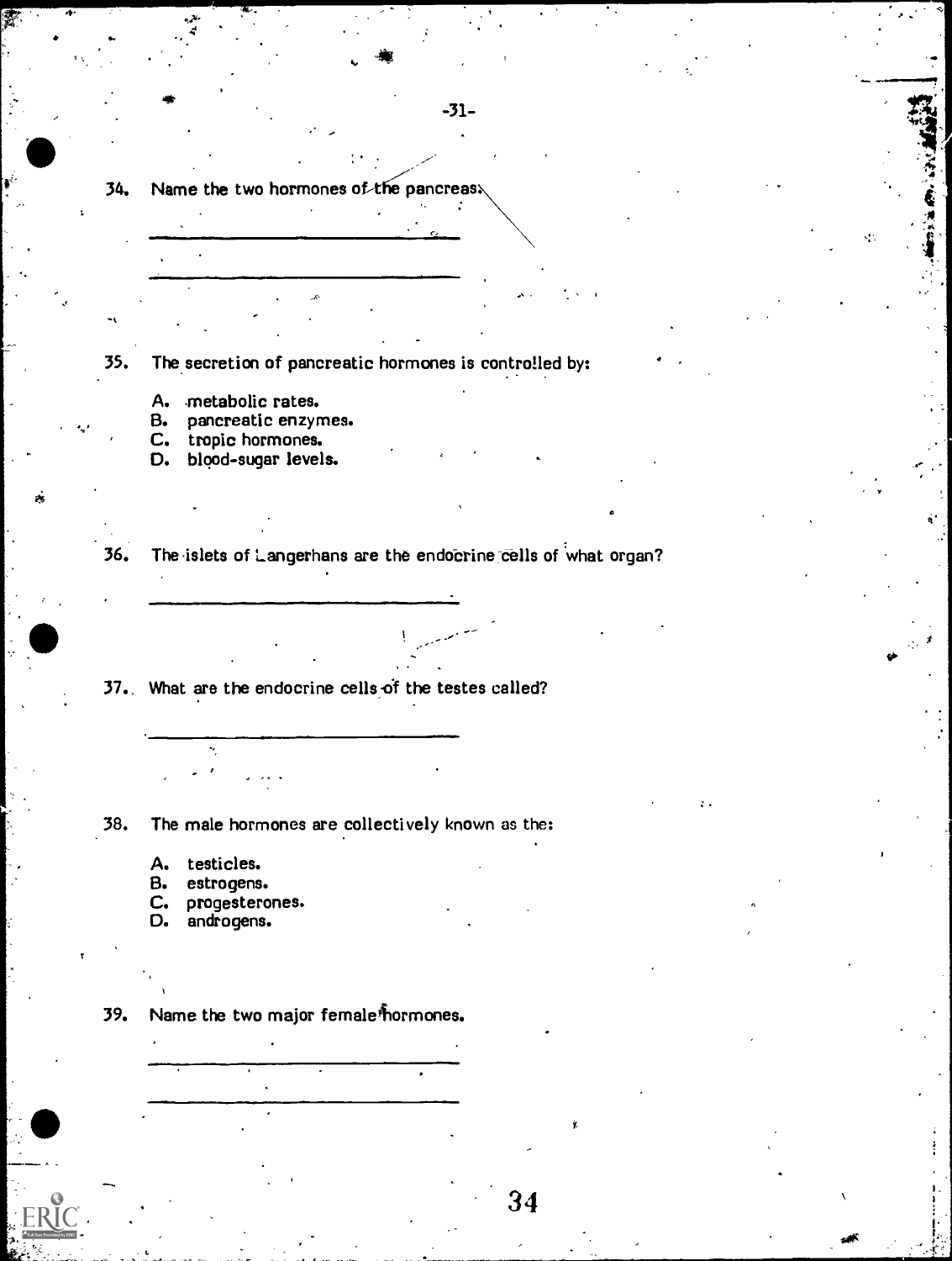41. Which of the following is a function of the female sex hormones?

A. regulation of the menstrual cycle

 $\mathbf{a}^*$  , and

- B. initiation of nervous system impulses
- C. control of skeletal muscle contractions
- D. maintenance of blood-sugar levels ·
- 42. What hormone is mainly responsible for the creation and maintenance of the corpus luteum?
- 43. What female endocrine gland only becomes functional during pregnancy?
- 44. Which female hormone acts to soften pelvic bones and ligaments to facilitate biith?

35

/

A. luteinizing hormone<br>B. prodesterone

.

- B. progesterone<br>C. follicle-stimu
- C. follicle-stimulating hormone<br>D. relaxin
- relaxin

I

What organs are the male gonads?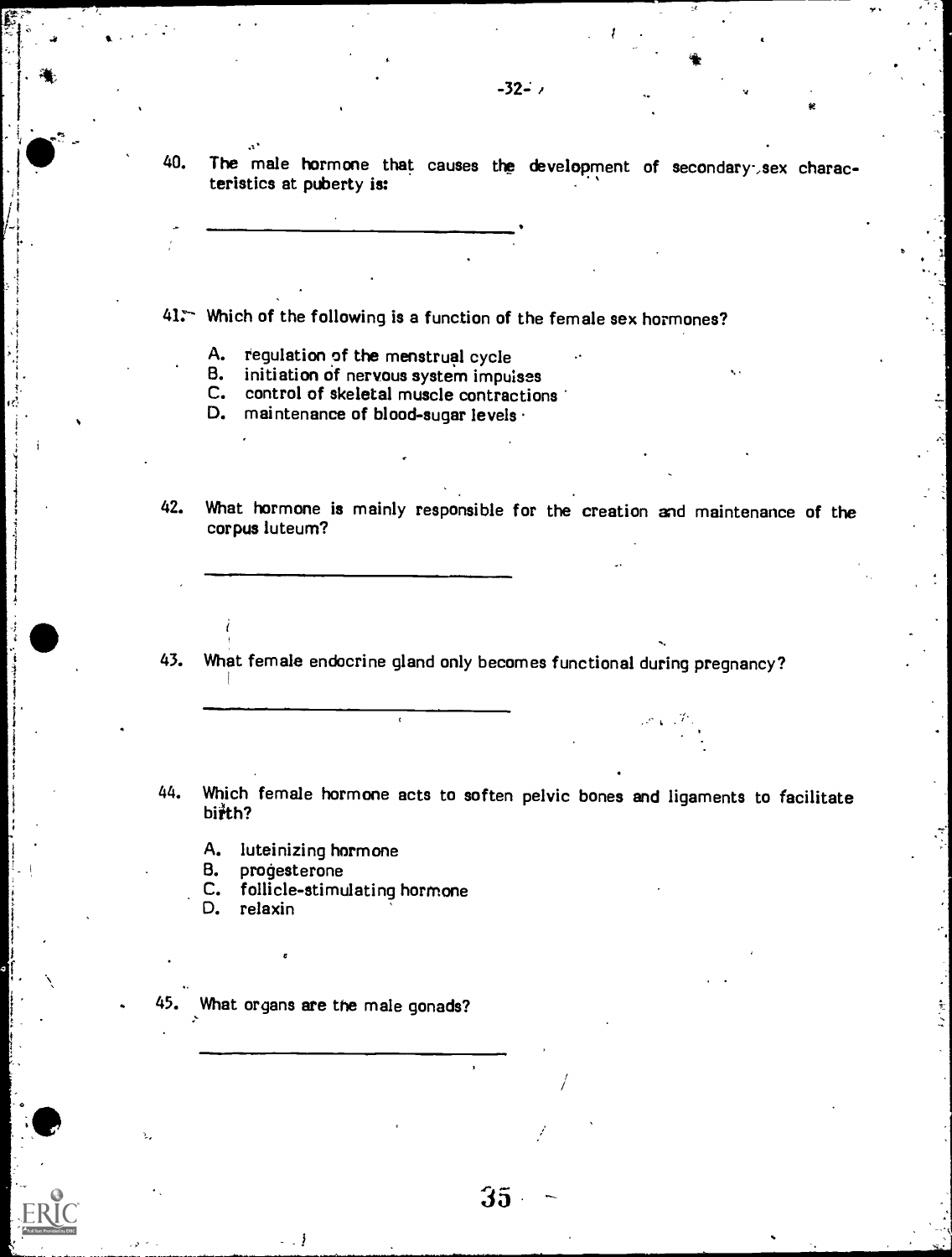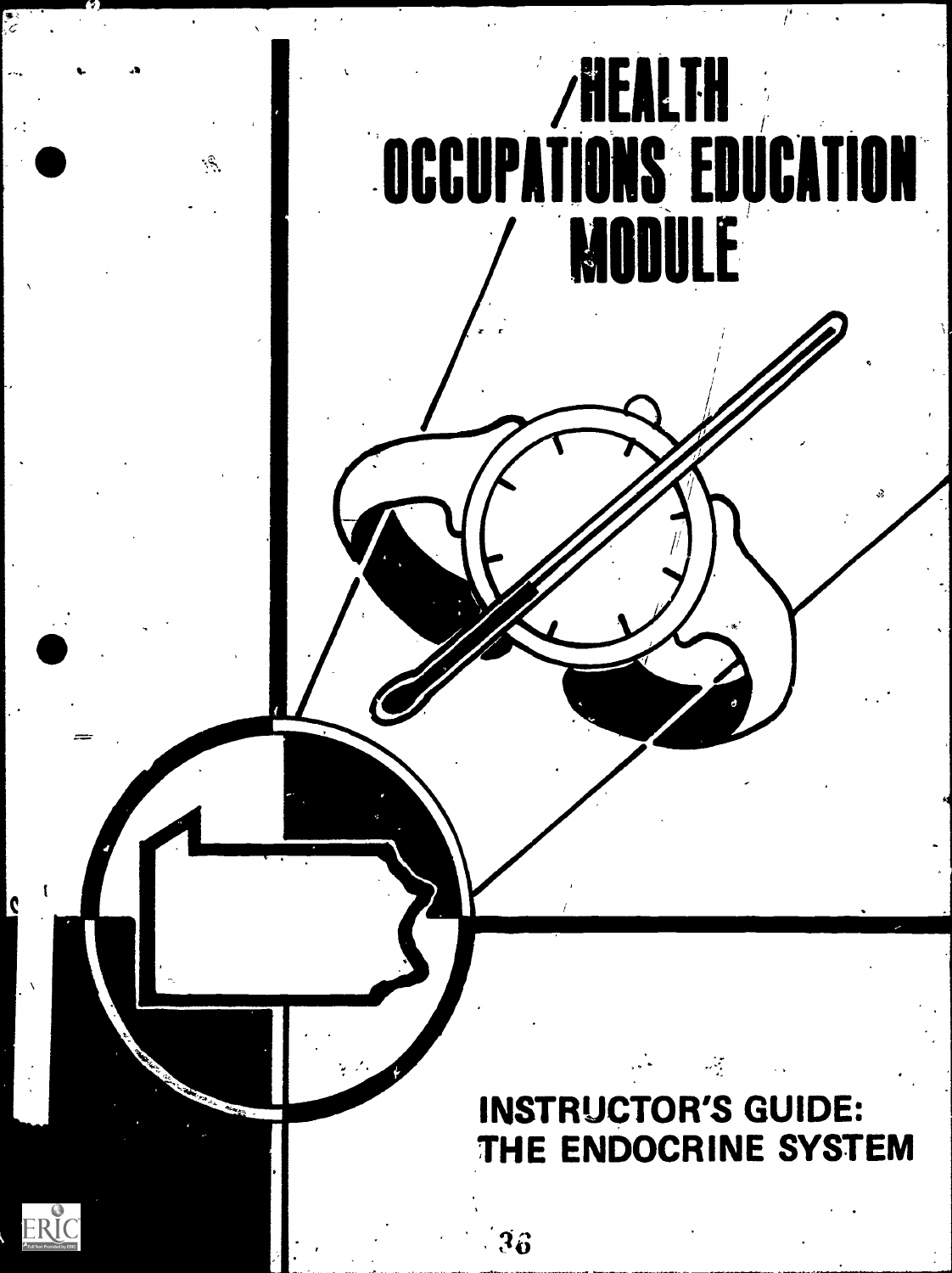Instructional Materials in Anatomy and Physiology for Pennsylvania Health Occupations Programs

!

INSTRUCTOR'S GUIDE:

THE ENDOCRINE SYSTEM

 $\mathbf b$ 

/

Prepared for:

Is

Research Coordinating Unit for Vocational Education Pennsylvania Departnient of Education Box 911 Harrisburg, Pennsylvania 17126

Prepared by:

National Evaluation Systems, Inc. 30 Gatehouse Road Amherst, Massachusetts 01002

June, 1980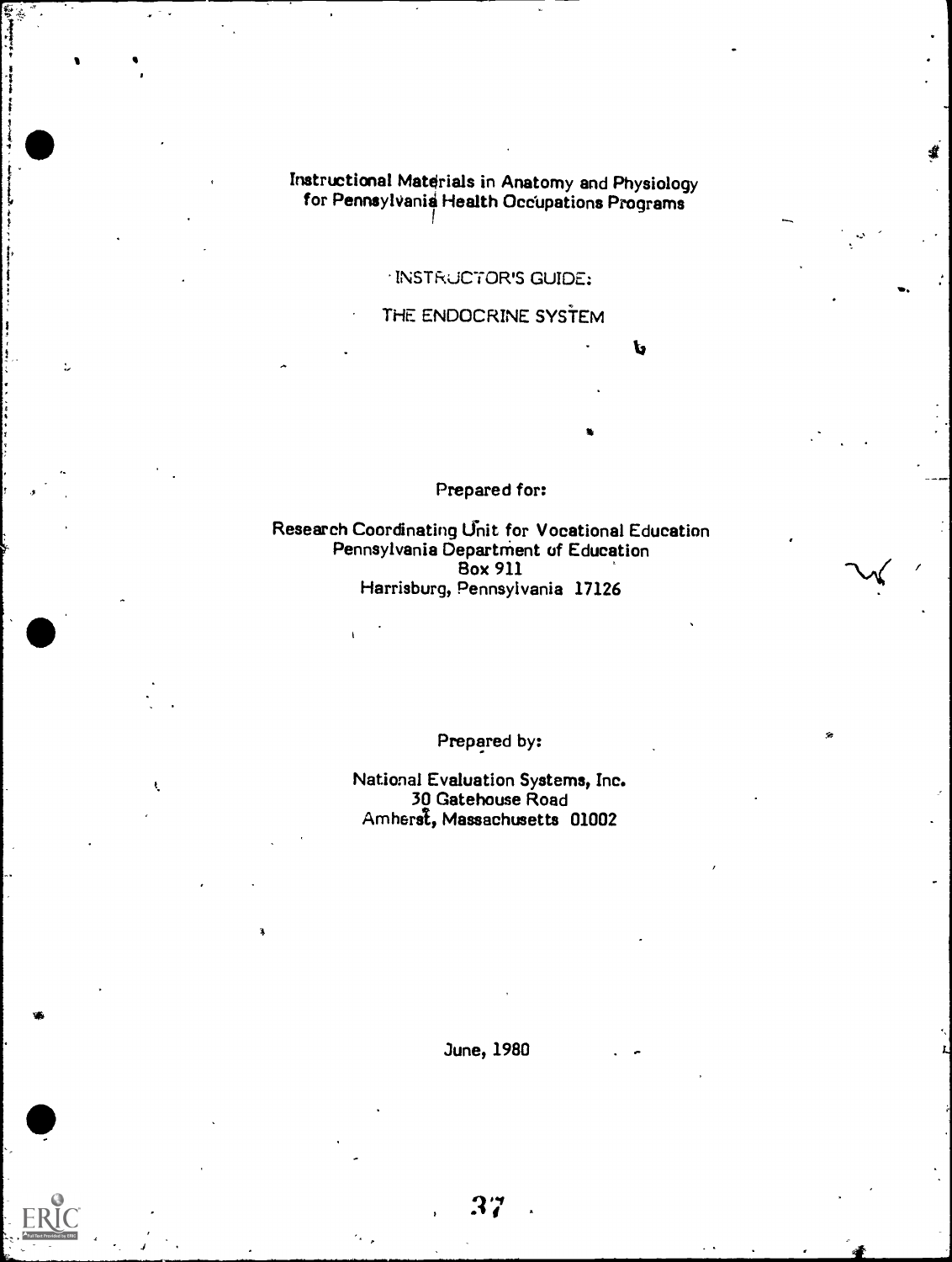#### INTRODUCTION

These instructional modular units have been developed for the Pennsylvania Department of Education for use in vocational education programs. They were designed on the assumption that a basic understanding of human anatomy and physiology is essential to any person preparing to enter a health care occupation such as practical nursing, nursing assistant, medical assistant, emergency medical technician, or dental assistant. Each of these, modular units will cover the most important aspects of one of the major systems of the human body. In the first four units the following systems are covered: circulatory system, respiratory system, musculoskeletal system, and digestive system. In the second four units, the endocrine, reproductive, nervous, and genitourinary systems are covered.

This Instructor's Guide, is designed to provide suggestions on how to use a modular unit most effectively in your instruction. These recommendations, however, do not represent the only way to use these units: you may be able to devise more beneficial uses for the materials.

#### THE MODULAR UNITS

Each modular unit is made up of several components: a pretest, three to six instructional modules with ortional activities for the students, a glossary of terms used in the unit, and a post-test. Each of these components has a specific purpose. and is organized in a spr nific way, as explained in the following sections.

#### Pretest

After reading the preface, which is simply an introduction to these instructional units, students working through a modular unit should first take the pretest. Their answers should be written on a separate piece of paper labeled "Pretest" (they should not rave access to these answers wnen taking the post-test). As its name

:18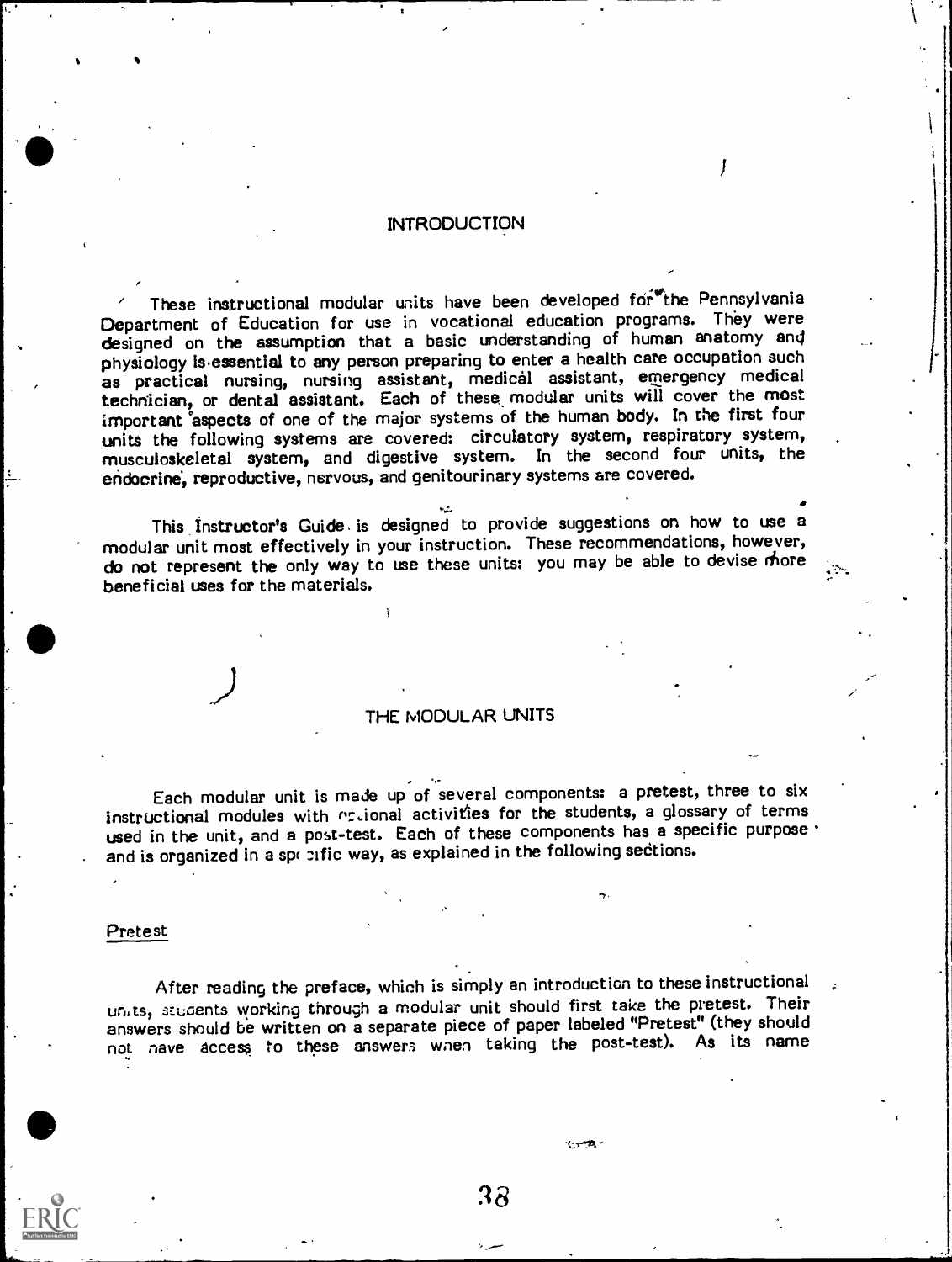implies, this test is designed to be taken by the student before beginning work on the materials contained in the unit. Its purpose is twofold: (1) to stimulate interest in the nodular unit by giving the student a preview of the topics covered, and (2) to provide information to the instructor on what students do and do not know, before and after working through the unit. Based on the student's performance on the pretest, the instructor may wish to -mphasize those areas of the modular unit which may require special attention anc extra effort on the part of the students. Instructors should score the pretests after the students have completed them, but should not share these scores with the students. After completing the unit, students will then take the post-test (which involves all of the questions on the pretest, and more). Instructors may then compare post-test scores to pretest coores in order to evaluate the amount that students have learned from tne unit.

#### Instructional Modules

This modular unit is composed of six separate but closely related modules, including: Ir roduction to the Endocrine System, The Pituitary Gland, The Thyroid and Parathyroid Glands, The Adrenal Glands, The Pancreas, and The Gonads. After taking the pretest, students should read through and study each of the instructional modules. For the students' benefit, each module begins with a statement of the objectives that a student should have mastered upon completion of that particular module. The level of achievement of these goals is measured by students' performance on the corresponding section of the final post-test. The language level and content of each module is aimed toward students seeking an introduction to the components, structures and functions, and the basic terminology required for an understanoing of the endocrine system. However, some material may be too technical or otherwise inappropriate for certain programs. Instructors are urged to 'Ufe their judgment to determine if aoy areas are too difficult and should be omitted.

#### Optional Activities

Following mar y modules are optional activities intended to provide the student with an opportunit, to pursue tne content of the module at a more in-depth level. Many of these artivities may require teacher participation, at least in obtaining and preparing additional materials for students to utilize.

In addition to the optional activities available, you may choose to provide further information to the students by  $z$ . , ning a brief unit on the common disorders of the endocrine system. Discussion of L. lese disorders has not been included in the

 $\overline{\mathscr{L}}$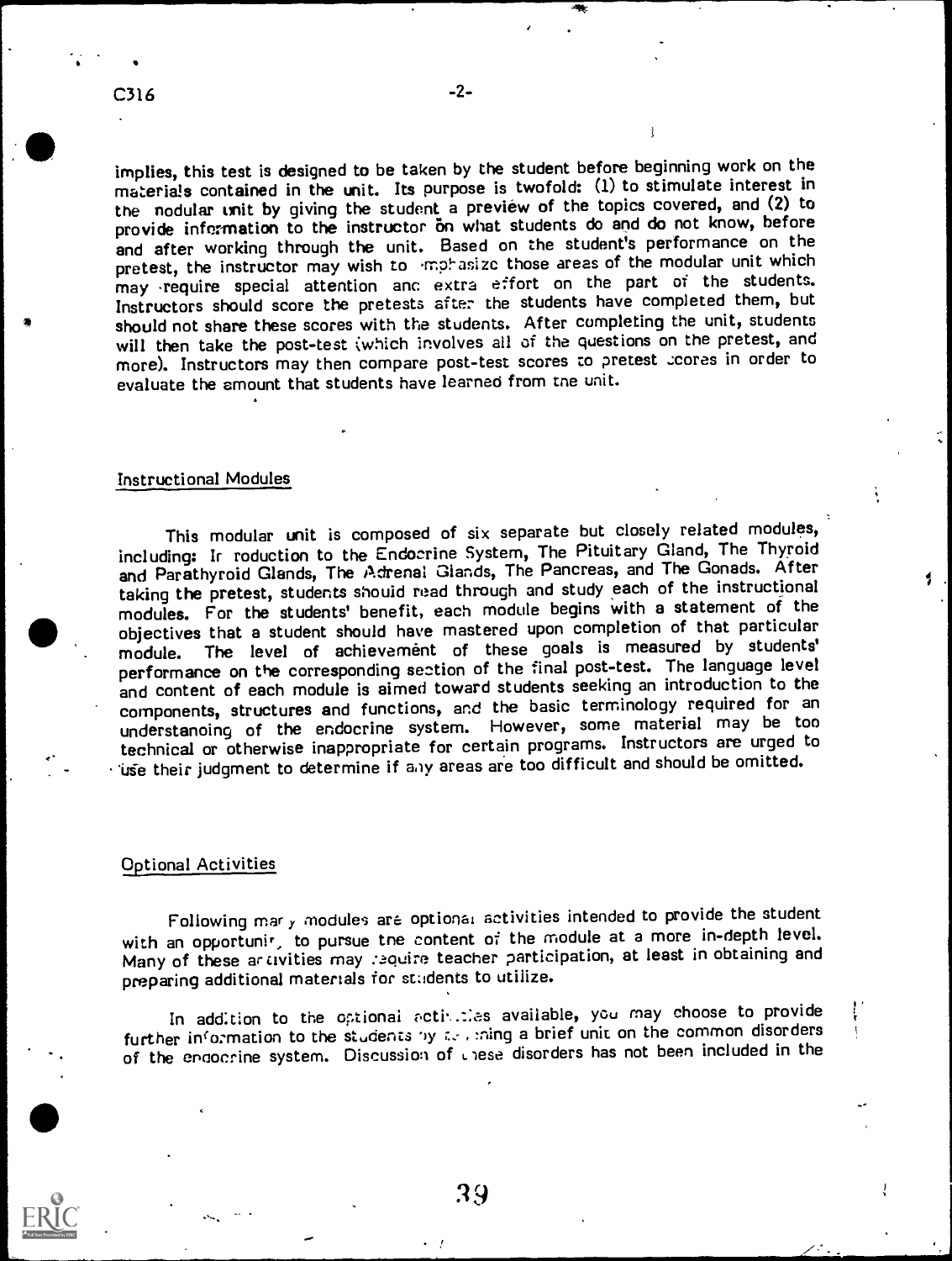text because a basic knowledge of the proper structure and function of the human body in  $\epsilon$  healthy individual seems more appropriate for the purposes of an introductory program. If you do choose to discuss common disorders, the most effective  $a<sub>k</sub>$ , roach may be one in which you use disorders to illustrate what can go wrong in the body, as a means of clarii ing the students' understanding of how the body works when 'functioning properly.

You nay also wish to provide students with the names of books or articles as suggested readings to further their understanding of a particular area.

## Glossary

After the last of the modules in the unit is a glossary. This is not intended to be a comprehensive glossary to be used by students as a dictionary. Rather, it includes the basic terms used in the unit which are necessary to an understanding of the system covered. Those underlined words which appear in the modules and have been defined in the text are not always defined in the glossary. Some of these particular terms have been used in the module because they are essential but difficult terms needed to explain the content taught in the unit. Students should use the glossary to review the vocabulary essential to the unit before taking the post-test.

 $\mathcal{L}$  and  $\mathcal{L}$ 

Post-Test

The post-test is the final assessment of a student's understanding of the material presented in each module. It consists of multiple-choice and open-ended questions designed to measure. a student's mastery of the objectives stated at the beginning of each module.. Lach of the questions has been written to measure an aspect of the skills and/or knowledge that a student may be expected to acquire as  $a$ result of working throw the particular unit. The post-test includes the questions used in the pretest, which  $\pi$ . be used for before-and-after comparisons; and it includes additional difficult questions which measure knowledge of subjects treated specifically in the modu'

J.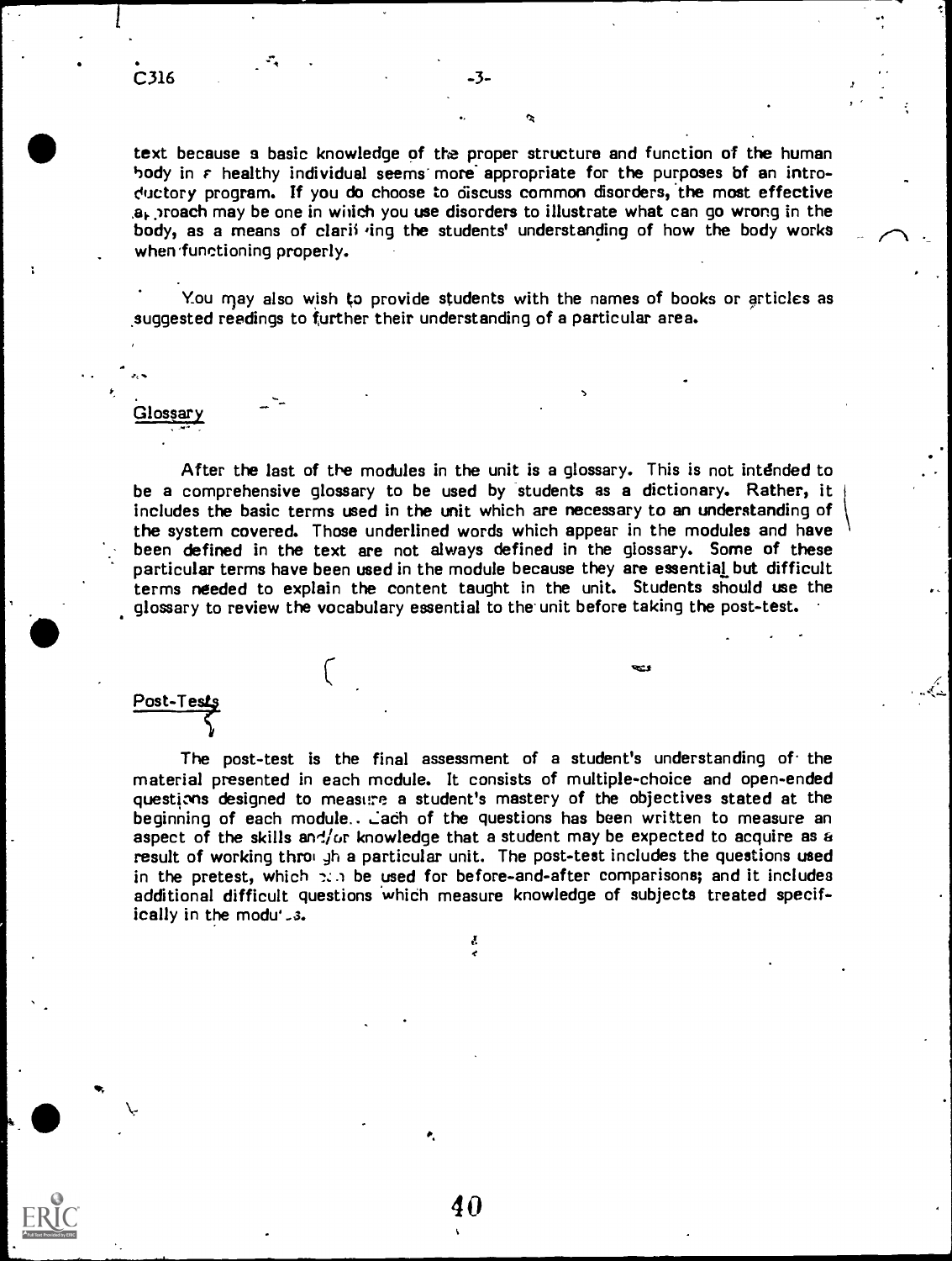#### SCORING THE POST-TESTS

 $\sigma$  and  $\sigma$ 

As previously mentioned, the purpose of the post-tests is to measure whether or not a student has mastered the objectives stated at the 'beginning of each module. Due to the variety, of ways in which teachers may choose to utilize these modules, and discrepancies among students' previous exposure to the subject matter, it is not practical to set a standard cut-off score on the post-test that would indicate mastery of the objectives. Rather, teachers are asked to use their professional judgment in individual cases to determine if a student's, performance on the post-test indicates that he or she has mastered the objectives stated for the modules. In making this  $\cdot$ determination, you should consider at least all of the following factors:

- $(1)$  How long is the post-test?
- (2) How much information is included in each module and how complex is the information, relative to other modules?
- $(3)$  Has the student been exposed to the kind of curricular material before? That is, has the student been taught the basics of this system of the body, before?
- (4) Should the entire class be required to achieve a certain score in order to pass, or should each student be considered individually? (This depends on how and with whom you use this module as instructional material.)
- (5) Should the student be graded pass/fail on mastery of objectives in each module, or on the unit as a whole?

 $\sim$   $\sim$  To facilitate the scoring of the post-test, each student will record his or her answers on one-separate sheet of paper. You should first mark each answer correct, or incorrect. Then give the student a "pass" or "fail" on each module by counting the questions answcred correctly, or score the unit as a whole by adding up all of the correct answers.

Because of the subject matter, responses to open-ended questions may vary slightly from those provided, but these responses may also be acceptable. Again, in these cases instructors are asked to use their professional judgment to determine if a response is correct.

C316 .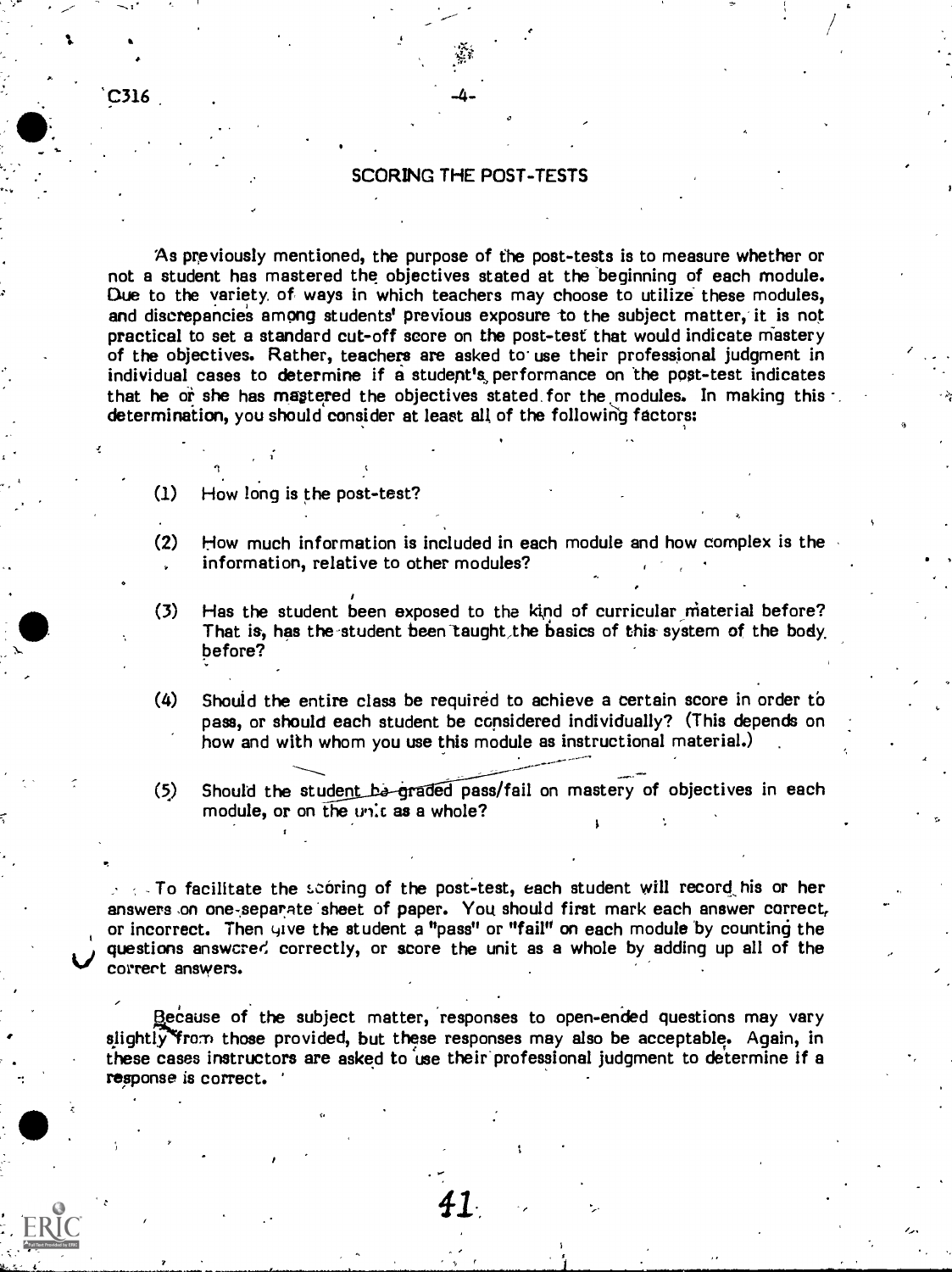$C316$  -5-

In order to compare the students' scores on the pretest and post-test, review the scores each student achieved on the pretest, then total the score students achieve bn these same questions appearing in the post-test. (Please note: these questions have been placed in different sequence and renumbered; both their old and new numbers are listed in the answer key.) You may wish to compare the students' score on the entire set of items which appears in both tests, or on the items for each module, or on each item individually. Whichever approach seems most useful can be accomplished by using the information' given.

On the following pages is a list of answers to the pretest and post-test questions, which is provided to facilitate the grading of your students' papers.

 $\mathbf{S}_i$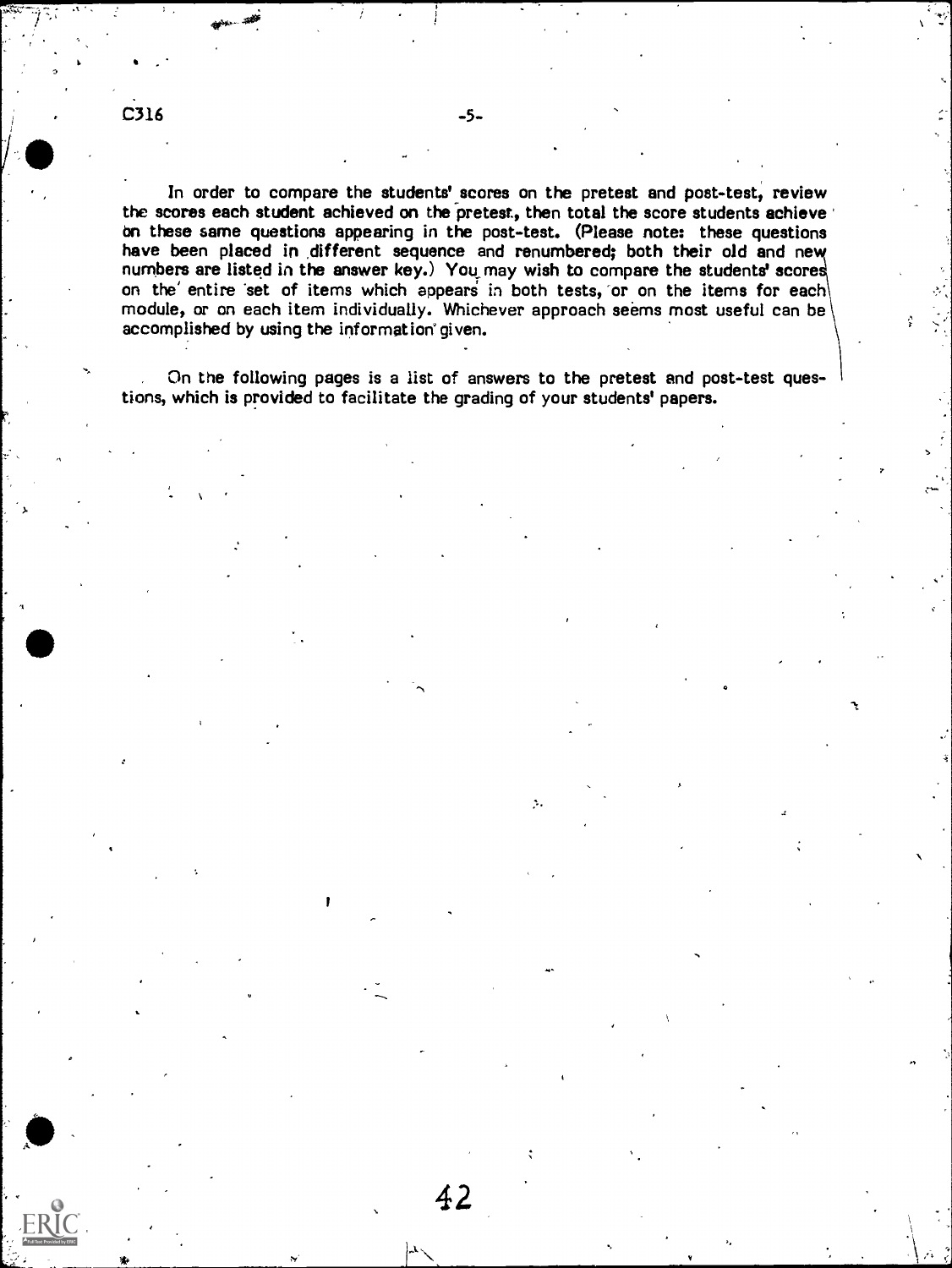#### ANSWER KEYS

#### Pretest

\_.

7.  $\mathbf C$  and  $\mathbf C$  and  $\mathbf C$  and  $\mathbf C$  and  $\mathbf C$  and  $\mathbf C$  and  $\mathbf C$  and  $\mathbf C$  and  $\mathbf C$  and  $\mathbf C$  and  $\mathbf C$  and  $\mathbf C$  and  $\mathbf C$  and  $\mathbf C$  and  $\mathbf C$  and  $\mathbf C$  and  $\mathbf C$  and  $\mathbf C$  and  $\mathbf C$  and  $\mathbf C$  and

8. pituitary

| ı.   | hormones              |       | 9. pancreas            | 16.   | iodine            |
|------|-----------------------|-------|------------------------|-------|-------------------|
| 2.   | - 8                   | 10.   | <b>A</b>               | 17.   | D                 |
|      | 3. parathyroid glands | 11. B |                        | 18.   | cortex, medulla   |
| 4. D |                       |       | 12. negative feedback, | 19. B |                   |
|      | 5. C                  | 13.   | nerve                  | 20.   | insulin, glucagon |
| 6.   | testes                |       | 14. hypothalamus       | 21.   | androgens         |
|      | $7 \quad C$           | ם 15  |                        | 22.   | estrogen.         |

22. estrogen, progesterone

v<sub>v</sub>

#### Post-test

NOTE: Starred question numbers indicate those questions which also appeared on the, pretest. The pretest number of each repeated question is given in parentheses. Post-test questions 1-3, 5, and 7-2. refer to materials presented in module 1, Introduction to the Endocrine System; questions 4, 6, and 11-17 refer to module 2, The Pituitary Giand; questions 10 and 18-23 refer to module 3, The Thyroid and Parathyroid Glands; questions 24-30 refer to module 4, The Adrenal Glands; questions  $3 - 36$  refer to module 5, The Pancreas; and questions  $37-45$ refer to module 6, The Gonads.

| *1. $(11)$ B |                      | 5.        |                        |     | $\star$ 9. (1) normones        |
|--------------|----------------------|-----------|------------------------|-----|--------------------------------|
| $*2. (10) A$ |                      | $*5. (8)$ | pituitary              |     | *10. (3, parathyroid<br>glands |
| $*3. (12)$   | negative<br>feedback | 7.        | thymus, pineal<br>booy | 11. | hypophysis                     |
| $*4.$        |                      | ι.        | D, A, E, B             | 12. | $\boldsymbol{\Lambda}$         |